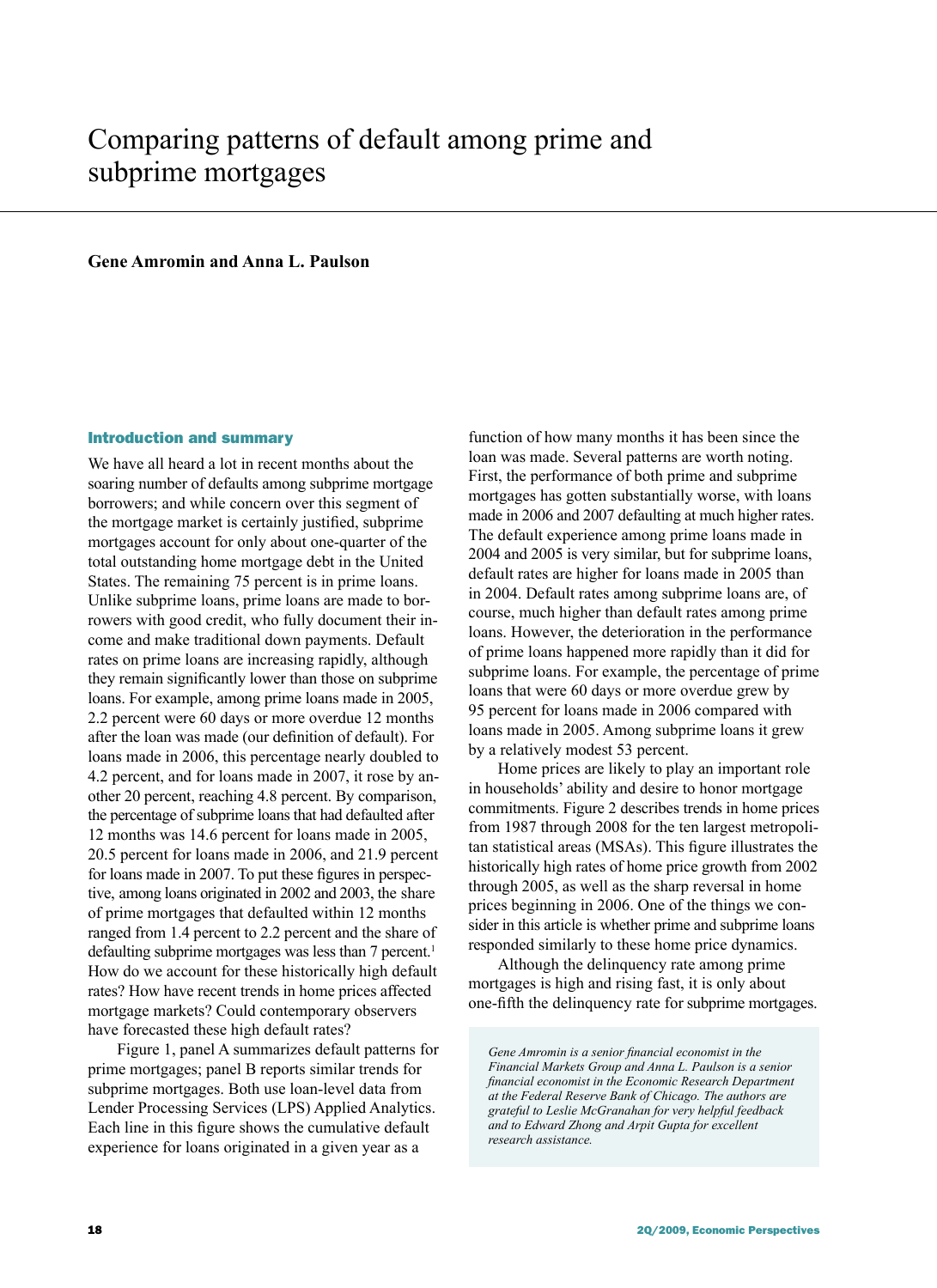

Unfortunately, however, this does *not* mean that total losses on prime mortgages will be just one-fifth the losses on subprime mortgages. The prime mortgage market is much larger than the subprime mortgage market, representing about 75 percent of all outstanding mortgages (International Monetary Fund, 2008), or a total of \$8.3 trillion.<sup>2</sup> Taking the third quarter of 2008 as the starting point, we estimate that total losses from prime loan defaults will be in the neighborhood of \$133 billion and that total losses from subprime loan defaults will be about \$364 billion.<sup>3</sup>

Losses on prime mortgages are also distributed very differently from losses on subprime mortgages. Most prime mortgages for amounts at or below \$417,000 are guaranteed through the governmentsponsored enterprises (GSEs), such as Fannie Mae and Freddie Mac.<sup>4</sup> Losses on these mortgages that exceed the ability of the GSEs to satisfy their obligations are ultimately borne by the taxpayer.<sup>5</sup> In contrast, prime mortgages for amounts greater than \$417,000 ("jumbo" loans) and subprime mortgages were largely securitized privately, and absent government intervention, investors in asset-backed securities linked to those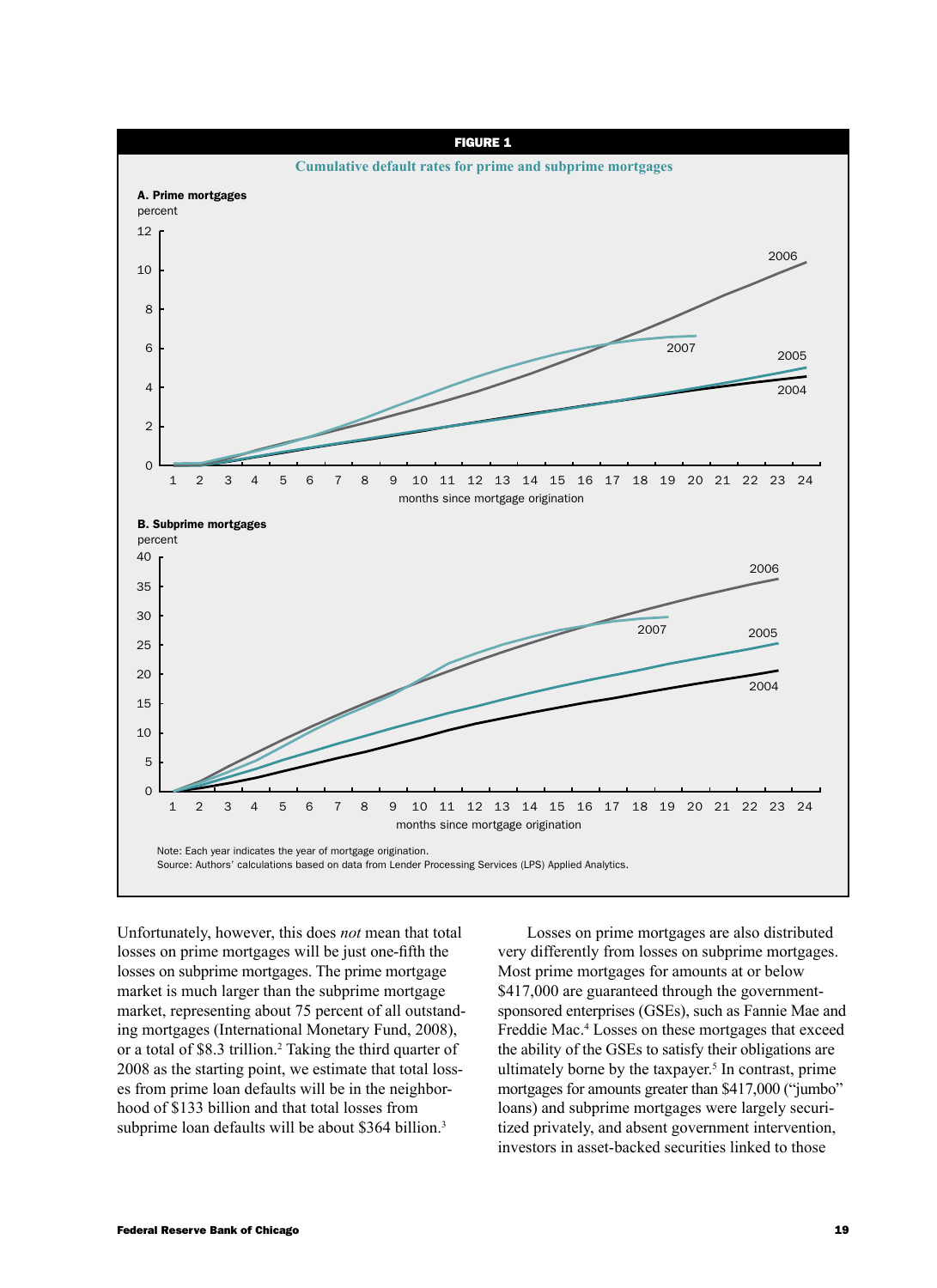

mortgages are the ones that are most exposed to declines in their value due to increasing defaults.

In this article, we make use of loan-level data on individual prime and subprime loans made between January 1, 2004, and December 31, 2007, to do three things: 1) analyze trends in loan and borrower characteristics and in the default experience for prime and subprime loans; 2) estimate empirical relationships between home price appreciation, loan and borrower characteristics, and the likelihood of default; and 3) examine whether using alternative assumptions about the behavior of home prices could have generated more accurate predictions of defaults. Throughout the analysis, we divide the loans into eight groups based on two characteristics: prime versus subprime and the "vintage," the year in which the loan was made.

First, we describe trends in loan and borrower characteristics, as well as the default experience for prime and subprime loans for each year from 2004 through 2007. Next, we estimate empirical models of the likelihood that a loan will default in its first 12 months. This allows us to quantify which factors make default more or less likely and to examine how the sensitivity to default varies over time and across prime and subprime loans. Finally, we use these results to examine whether market participants could have forecasted default rates more accurately, that is, could have made predictions that were closer to actual default rates, by using alternative assumptions about the behavior of home prices. This article draws on much of the very informative literature on the performance of

subprime loans, including, Bajari, Chu, and Park (2008); Chomsisengphet and Pennington-Cross (2006); Demyanyk and Van Hemert (2009); Dell'Ariccia, Igan, and Laeven (2008); DiMartino and Duca (2007); Foote et al. (2008); Gerardi, Shapiro, and Willen (2008); Gerardi et al. (2008); and Mian and Sufi (2009). By including prime loans in the analysis, our intention is to complement the existing literature on subprime loans.

By looking at prime and subprime loans side by side, we also hope to refine the possible explanations for the ongoing mortgage crisis. Both prime and subprime loans have seen rising defaults in recent years, as well as very similar patterns of defaults, with loans made in more recent years defaulting at higher rates. Because of these similarities, it seems reasonable to expect that a successful explanation of the subprime crisis—the focus of most research to date—should also account for the patterns of defaults we observe in prime mortgages.

We find that pessimistic forecasts of home price appreciation could have helped to generate predictions of subprime defaults that were closer to the actual default experience for loans originated in 2006 and 2007.<sup>6</sup> However, for prime loans this would not have been enough. Contemporary observers would have also had to anticipate that default among prime loans would become much more sensitive to changes in home prices. Among prime loans originated in 2006 and 2007, defaults were much more correlated with changes in home prices than was the case for prime loans originated in 2004 and 2005. While this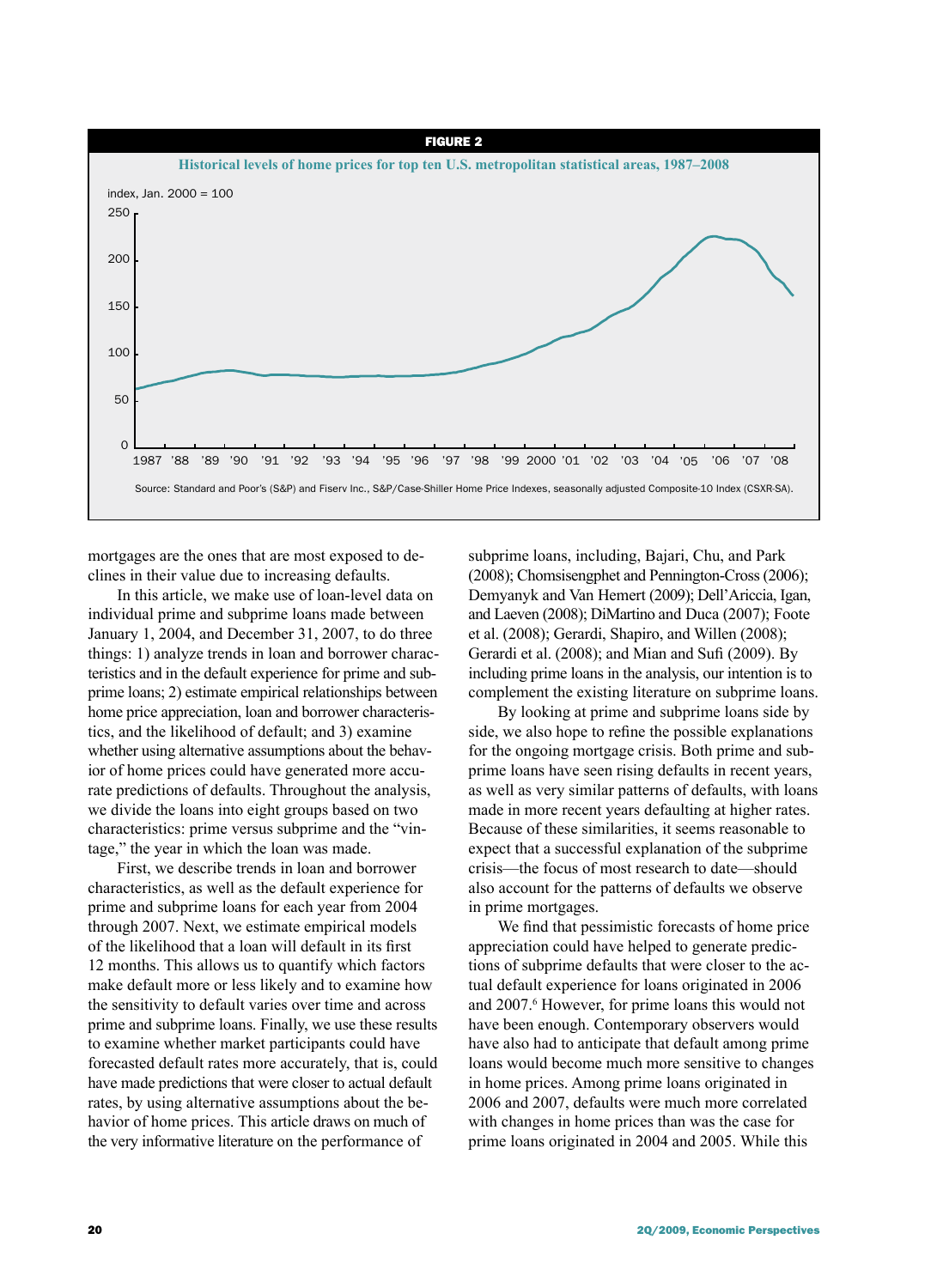pattern is straightforward to document now, it would have been difficult to anticipate at the time.

# Loan and borrower characteristics

In this section, we discuss trends in loan and borrower characteristics, as well as the default experience for prime and subprime loans for each year from 2004 through 2007.

#### *Data*

The loan-level data we use come from LPS Applied Analytics, which gathers data from a number of loan servicing companies.<sup>7</sup> The most recent data include information on 30 million loans, with smaller, but still very large, numbers of loans going back in time. The data cover prime, subprime, and Alt-A loans,<sup>8</sup> and include loans that are privately securitized, loans that are sold to the GSEs, and loans that banks hold on their balance sheets. Based on a comparison of the LPS and Home Mortgage Disclosure Act (HMDA) data, we estimate that the LPS data cover about 60 percent of the prime market each year from 2004 through 2007.9 Coverage of the subprime market is somewhat smaller, but increases over time, going from just under 30 percent in 2004 to just under 50 percent in 2007.

The total number of loans originated in the LPS data in each year of the period we study ranges from a high of 6.2 million in 2005 to a low of 4.3 million in 2007.10 The mortgage servicers reporting to LPS Applied Analytics give each loan a grade of A, B, or C, based on the servicer's assessment of whether the loan is prime or subprime. We label A loans as prime loans and B and C loans as subprime loans.<sup>11</sup> To make the analysis tractable, we work with a 1 percent random sample of prime loans made between January 1, 2004, and December 31, 2007, for a total of 68,000 prime loans, and a 10 percent random sample of subprime loans made during the same time period, for a total of 62,000 subprime loans.

The LPS data include a wide array of variables that capture borrower and loan characteristics, as well as the outcome of the loan. The variables that we use in the analysis are defined in box 1. In terms of borrower characteristics, important variables include the debt-toincome ratio (DTI) of the borrower (available for a subset of loans) and the borrower's creditworthiness, as measured by his Fair Isaac Corporation (FICO) score.<sup>12</sup> Some of the loan characteristics that we analyze include the loan amount at origination; whether the loan is a fixed-rate mortgage (FRM) or adjustable-rate mortgage (ARM); the ratio of the loan amount to the value of the home at origination (LTV); whether the loan was intended for home purchase or refinancing and, in case

of the latter, whether it involved equity extraction (a "cash-out refinance"); and whether the loan was sold to one of the GSEs, privately securitized, or held on the originating bank's portfolio.

The outcome variable that we focus on is whether the loan becomes 60 days or more past due in the 12 months following origination. We focus on the first 12 months, rather than a longer period, so that loans made in 2007 can be analyzed the same way as earlier loans, as our data are complete through the end of 2008.<sup>13</sup>

We augment the loan-level data with information on local economic trends and trends in local home prices. The economic variable we focus on is the local unemployment rate that comes from U.S. Bureau of Labor Statistics monthly MSA-level data. Monthly data on home prices are available by MSA from the Federal Housing Finance Agency (FHFA)—an independent federal agency that is the successor to the Office of Federal Housing Enterprise Oversight (OFHEO) and other government entities.14 We use the FHFA's all transactions House Price Index (HPI) that is based on repeat sales information.

#### *Trends in loan and borrower characteristics*

Many commentators (see, for example, Demyanyk and Van Hemert, 2009) have noted that subprime lending standards became more lax during the period we study, meaning that the typical borrower may have received less scrutiny over time that it became easier for borrowers to get loans overall, as well as to get larger loans. These trends have been particularly well documented for subprime loans, but there has been less analysis of prime loans. Table 1 summarizes mortgage characteristics for each year from 2004 through 2007 for prime and subprime mortgages.

Consistent with prior work, we also document declining borrower quality over time in the subprime sector. For example, the average FICO score for subprime borrowers in 2004 was 617, but it had declined to 597 by 2007.<sup>15</sup> By contrast, when we look at prime loans, the decline in lending standards is less obvious. The average FICO score among prime borrowers was 710 in 2004 and 706 in 2007, a decline of less than 1 percent.

Another potential indicator of the riskiness of a mortgage is the reason for taking out the loan: to buy a house or to refinance an existing mortgage. People who are buying a home include first-time home buyers who tend to be somewhat riskier, perhaps because they have stretched to accumulate the necessary funds to purchase a home or perhaps because they tend to be younger and have lower incomes. While we do not have data on whether loans for home purchase go to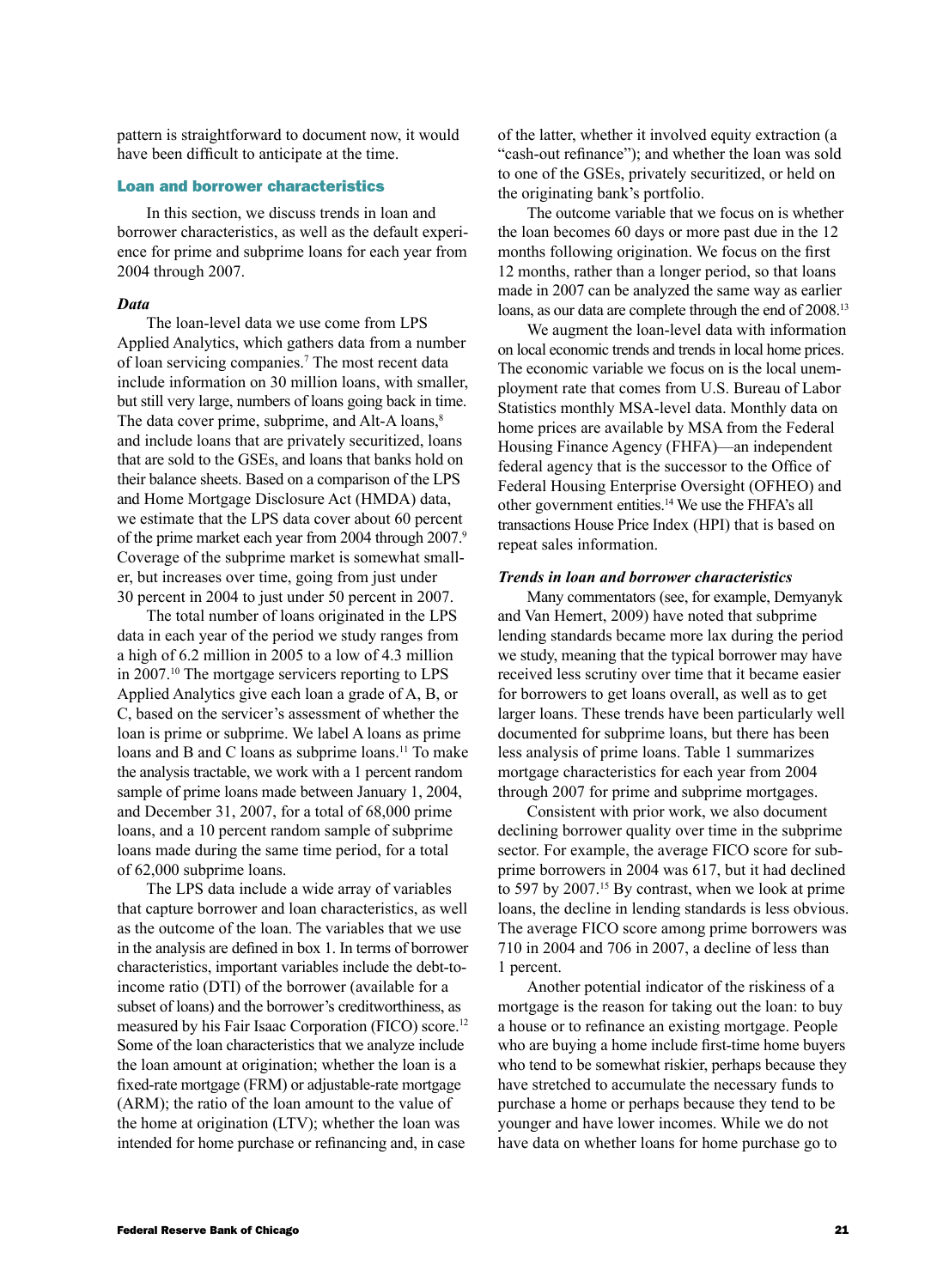# BOX 1

# **Definitions of variables**

| <b>Variable</b>                                       | <b>Description</b>                                                                                                                                                                                                                                                   |
|-------------------------------------------------------|----------------------------------------------------------------------------------------------------------------------------------------------------------------------------------------------------------------------------------------------------------------------|
| Default (%) first 12 months                           | Share of loans that are 60 days or more delinquent, in foreclosure,<br>or real estate owned within 12 months of origination                                                                                                                                          |
| Default (%) first 18 months                           | Share of loans that are 60 days or more delinguent, in foreclosure,<br>or real estate owned within 18 months of origination                                                                                                                                          |
| Default (%) first 21 months                           | Share of loans that are 60 days or more delinguent, in foreclosure,<br>or real estate owned within 21 months of origination                                                                                                                                          |
| Fair Isaac Corporation (FICO) score                   | Credit score at time of origination (range between 300 and 850,<br>with a score above 800 considered very good and a score below<br>620 considered poor)                                                                                                             |
| Loan-to-value ratio (LTV)                             | Face value of the loan divided by the appraised value of the house at time<br>of loan origination                                                                                                                                                                    |
| Interest rate at origination                          | Initial interest rate of loan at origination                                                                                                                                                                                                                         |
| Origination amount                                    | Dollar amount of the loan at origination                                                                                                                                                                                                                             |
| Conforming loan                                       | Dummy variable equal to 1 for loans that satisfy the following conditions:<br>FICO score of at least 620, LTV of at most 80 percent, and loan amount<br>at or below the time-varying limit set by the Federal Housing Finance Agency;<br>0 otherwise                 |
| Debt-to-income ratio (DTI)                            | Ratio of total monthly debt payments to gross monthly income, computed<br>at origination                                                                                                                                                                             |
| DTI missing                                           | Dummy variable equal to 1 if DTI is not available from the mortgage<br>servicer; 0 otherwise                                                                                                                                                                         |
| Cash-out refinance                                    | Dummy variable equal to 1 if the loan refinances an existing mortgage<br>while increasing the loan amount; O otherwise                                                                                                                                               |
| Purchase Ioan                                         | Dummy variable equal to 1 if the loan is used for a property purchase;<br>0 otherwise                                                                                                                                                                                |
| Investment property loan                              | Dummy variable equal to 1 if the loan is for a non-owner-occupied property;<br>0 otherwise                                                                                                                                                                           |
| Loan sold to government-sponsored<br>enterprise (GSE) | Dummy variable equal to 1 if the loan is sold to a GSE; 0 otherwise                                                                                                                                                                                                  |
| Loan sold to private securitizer                      | Dummy variable equal to 1 if the loan is sold to a non-GSE investor;<br>0 otherwise                                                                                                                                                                                  |
| Loan held on portfolio                                | Dummy variable equal to 1 if the loan is held on originator's portfolio;<br>0 otherwise                                                                                                                                                                              |
| Prepayment penalty                                    | Dummy variable equal to 1 if the loan is originated with a prepayment<br>penalty; 0 otherwise                                                                                                                                                                        |
| Adjustable-rate mortgage (ARM)                        | Dummy variable equal to 1 if the loan's interest rate is adjusted periodically,<br>and the rate at origination is kept fixed for an introductory period; O if it is<br>a fixed-rate mortgage (FRM), a loan whose rate is fixed at origination for its<br>entire term |
| Margin rate                                           | Spread relative to some time-varying reference rate (usually London interbank<br>offered rate, or Libor), applicable after the first interest rate reset for an ARM                                                                                                  |
| House Price Index (HPI) growth                        | Change in metropolitan-statistical-area-level (MSA-level) housing price<br>index in the 12 months after origination, reported by the Federal Housing<br><b>Finance Agency</b>                                                                                        |
| Unemployment rate                                     | Average change in the MSA-level unemployment rate in the 12 months after<br>origination, reported by the U.S. Bureau of Labor Statistics                                                                                                                             |
| Median annual income in zip code                      | Median annual income in the zip code where property is located, as<br>reported in the 2000 U.S. Decennial Census                                                                                                                                                     |
|                                                       |                                                                                                                                                                                                                                                                      |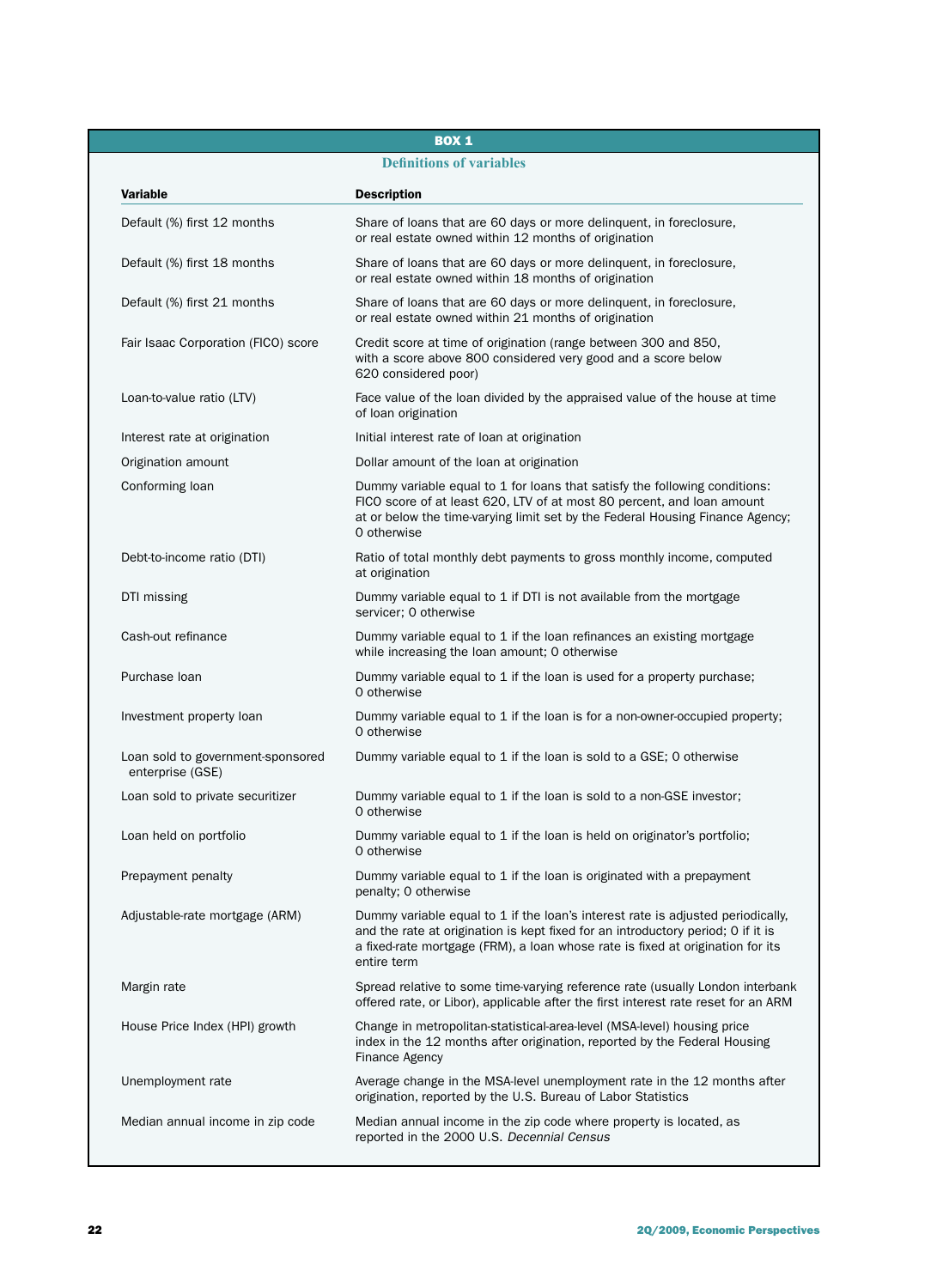| 2004<br>3.90<br>13.44<br>2.43<br>5.11<br>HPI growth (%), 12 months since origination<br>Default (%) first 12 months<br>Default (%) first 18 months<br>Default (%) first 21 months |                   |                 |         |                 |         |                    |
|-----------------------------------------------------------------------------------------------------------------------------------------------------------------------------------|-------------------|-----------------|---------|-----------------|---------|--------------------|
|                                                                                                                                                                                   |                   | Prime mortgages |         |                 |         | Subprime mortgages |
|                                                                                                                                                                                   | 2005              | 2006            | 2007    | 2004            | 2005    | 2006               |
|                                                                                                                                                                                   | 2.39              | 4.33            | 4.93    | 11.19           | 16.22   | 23.79              |
|                                                                                                                                                                                   | 3.74              | 7.67            | 6.86    | 15.92           | 23.35   | 34.91              |
|                                                                                                                                                                                   | 4.91              | 10.51           | 6.40    | 23.35           | 31.72   | 43.75              |
|                                                                                                                                                                                   | 9.10              | 1.94            | $-4.19$ | 13.99           | 9.70    | 1.52               |
| 5.15<br>Unemployment rate (%), 12 months since origination                                                                                                                        | 4.70              | 4.45            | 4.80    | 5.28            | 4.83    | 4.55               |
| 50,065<br>Median annual income in zip code (\$)                                                                                                                                   | 49,486            | 48,417          | 48,221  | 45,980          | 44,965  | 43,790             |
| 173,702<br>Origination amount (\$)                                                                                                                                                | 200,383           | 211,052         | 205,881 | 167,742         | 172,316 | 179,003            |
| 710<br>FICO score                                                                                                                                                                 | 715               | 708             | 706     | 617             | 611     | 607                |
| 75.92<br>LTV (%)                                                                                                                                                                  | 74.89             | 75.99           | 77.75   | 79.63           | 80.69   | 80.40              |
| 35.95<br>DTI, if nonmissing (%)                                                                                                                                                   | 37.87             | 37.25           | 38.74   | 39.55           | 38.35   | 39.78              |
| 52.8<br>DTI missing (% of loans)                                                                                                                                                  | 32.1              | 27.6            | 20.8    | 41.0            | 30.9    | 27.2               |
| Interest rate at origination (%)                                                                                                                                                  | $\overline{6}$ .0 | 6.7             | 6.5     | $\overline{71}$ | 7.5     | 8.5                |
| 5.<br>5. 2.<br>Margin rate for ARMs (%)                                                                                                                                           | $\overline{24}$   | 2.9             | 2.7     | 5.2             | 5.4     | 5.5                |
| Share (%) of loans that are:                                                                                                                                                      |                   |                 |         |                 |         |                    |
| 26.45<br>ARMs                                                                                                                                                                     | 26.04             | 23.16           | 12.93   | 73.31           | 69.49   | 61.78              |
| 14.52<br>Reset $>$ 3 years                                                                                                                                                        | 13.32             | 12.11           | 10.38   | 1.05            | 0.96    | 1.93               |
| 11.93<br>Reset $\leq$ 3 years                                                                                                                                                     | 12.71             | 11.05           | 2.55    | 72.26           | 68.53   | 59.85              |
| 2.67<br>Prepayment penalty                                                                                                                                                        | 9.82              | 10.91           | 5.56    | 70.98           | 75.42   | 73.70              |
| 44.89<br>Purchase loans                                                                                                                                                           | 50.12             | 53.33           | 49.68   | 41.12           | 43.47   | 40.21              |
| 40.51<br>Refinancing loans                                                                                                                                                        | 41.92             | 40.70           | 45.44   | 53.83           | 53.65   | 57.34              |
| 12.19<br>Cash-out refinancing loans                                                                                                                                               | 20.65             | 20.85           | 20.97   | 35.03           | 42.95   | 46.59              |
| 6.69<br>Refinancing, no cash-out                                                                                                                                                  | 1.93              | 1.26            | 2.14    | 0.27            | 0.65    | 0.80               |
| 21.63<br>Refinancing, unknown cash-out                                                                                                                                            | 19.35             | 18.59           | 22.32   | 18.53           | 10.05   | 9.95               |
| 4.90<br>Investment property loans                                                                                                                                                 | 7.31              | 7.72            | 7.15    | 2.82            | 3.82    | 4.24               |
| 60.68<br>Conforming loans                                                                                                                                                         | 66.50             | 66.18           | 57.82   | 28.89           | 24.47   | 23.67              |
| 1 month since origination (% of loans)                                                                                                                                            |                   |                 |         |                 |         |                    |
| 31.10<br>Loans sold to GSE                                                                                                                                                        | 34.75             | 34.42           | 45.76   | 3.34            | 4.22    | 5.96               |
| 18.20<br>Loans sold to private securitizer                                                                                                                                        | 27.63             | 28.25           | 12.84   | 53.65           | 66.51   | 64.07              |
| 50.44<br>Loans held on portfolio                                                                                                                                                  | 37.61             | 37.32           | 40.66   | 43.01           | 29.27   | 29.96              |
| 12 months since origination (% of loans)                                                                                                                                          |                   |                 |         |                 |         |                    |
| 74.17<br>Loans sold to GSE                                                                                                                                                        | 70.72             | 72.30           | 82.83   | 4.09            | 5.76    | 8.63               |
| 19.08<br>Loans sold to private securitizer                                                                                                                                        | 23.73             | 23.08           | 10.56   | 90.92           | 91.89   | 88.59              |
| 6.75<br>Loans held on portfolio                                                                                                                                                   | 5.55              | 4.56            | 6.40    | 4.99            | 2.35    | 2.78               |
| 11,604<br>Number of loans in the sample                                                                                                                                           | 18,388            | 15,992          | 15,039  | 6,889           | 20,778  | 18,189             |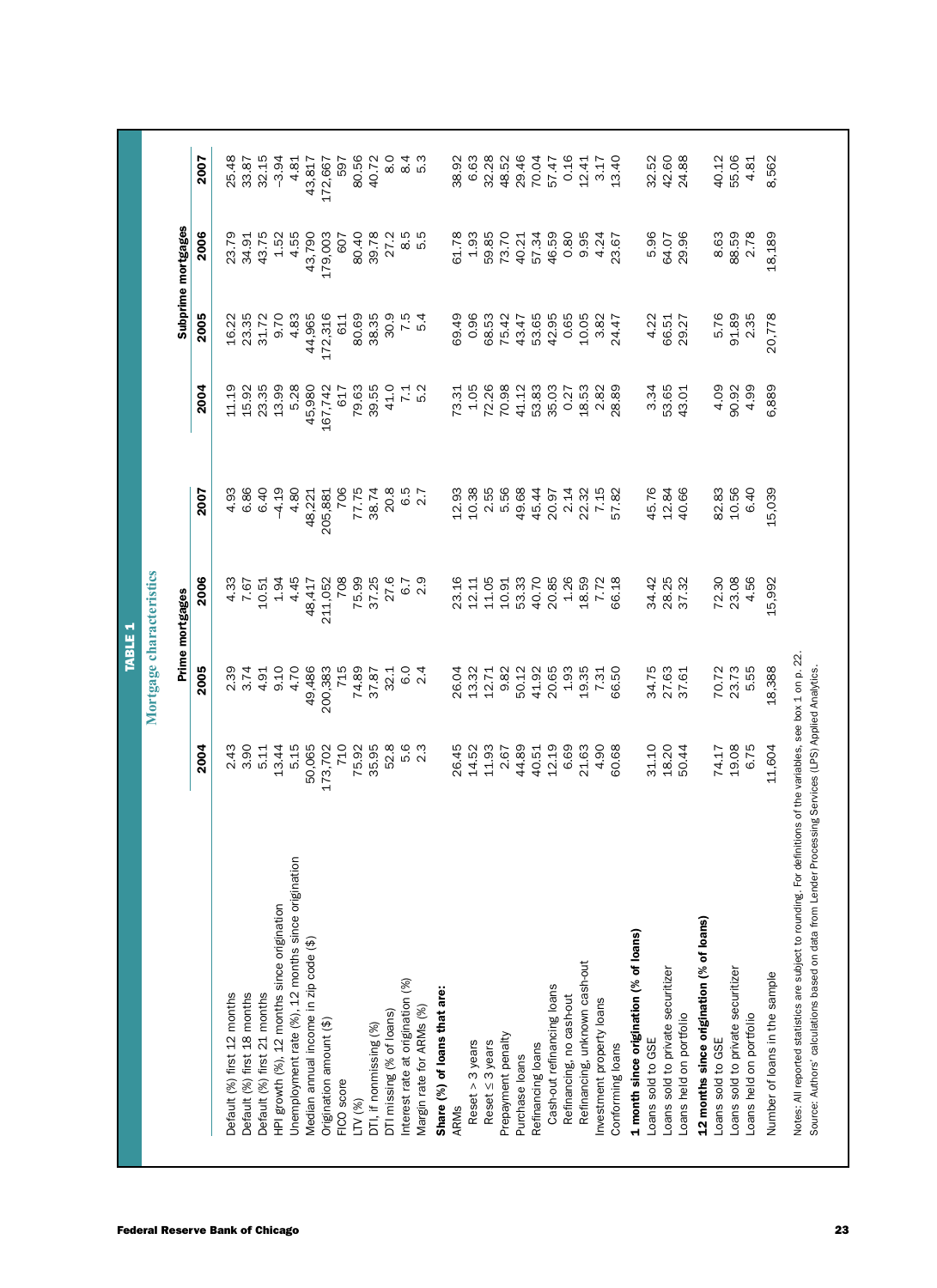first-time home buyers or to individuals who have owned a home before, we do know that the fraction of home purchase loans among prime mortgages is roughly 50 percent and stays at about that rate throughout the 2004–07 period. Among subprime mortgages, about 40 percent of loans are for home purchase in 2004–06; this share drops to just under 30 percent of subprime loans made in 2007.

Like home purchase loans, refinancing transactions probably include both individuals who are less likely to default after they refinance and those who are more likely to default. For example, a household that refinances the existing balance on its original mortgage to take advantage of falling interest rates will have lower monthly payments that should be easier to maintain, even if it experiences a period of economic hardship. In contrast, a household that refinances its mortgage to extract equity (a cash-out refinance) when the value of its home increases may end up being more vulnerable to future home price declines, especially if its new mortgage has a higher loan-to-value ratio. To the extent that the practice of cash-out refinancing was common over the period we study, increases in home prices may be associated with constant or even increasing leverage rather than with safer loans and a bigger cushion against future price declines. In this way, greater prevalence of cash-out refinancing transactions may be indicative of increasing risk in the universe of existing loans. The percentage of loans that involved refinancing together with cashing out some of the built-up equity is much lower for prime loans than for subprime loans, but it increases for both over the 2004–07 period.

As indicated in table 1 (p. 23), mortgage servicers assign many refinancing transactions to the ambiguous category of "refinancing with unknown cash-out." Nevertheless, among prime loans made in 2004, 12 percent were known to involve cash-outs. By 2005, this percentage had risen to about 21 percent, and it remained at this level through 2007 (the share of unclassified refinancing transactions remained fairly constant over time). For subprime loans made in 2004, 35 percent were refinancing transactions involving known cash-outs; for those made in 2005, 43 percent; for those made in 2006, 47 percent; and for those made in 2007, a staggering 57 percent. Put differently, cash-out loans accounted for *at least* 82 percent (0.575/0.7) of all subprime mortgage refinancing transactions in 2007.

Another loan characteristic that might be an important determinant of subsequent defaults is whether the interest rate is fixed for the life of the contract or allowed to adjust periodically (as in adjustable-rate mortgages). When an ARM resets after the initial defined period (which may be as short as one year or

as long as seven), the interest rate and, consequently, the monthly mortgage payment, may go up substantially. Higher payments may put enough stress on some households so that they fall behind on their mortgages. While these loans seem attractive because of low introductory interest rates (and low initial payments), they expose borrowers to additional risk if interest rates go up or if credit becomes less available in general. Some ARMs have relatively long introductory periods of five to seven years before the contract interest rate increases. Other ARMs have short introductory periods of one to three years.<sup>16</sup> With longer introductory periods, borrowers have more time to build up equity in their homes before they need to refinance to avoid the interest rate reset.

The percentage of subprime ARMs was 73 percent in 2004, 69 percent in 2005, and 62 percent in 2006. By 2007, it had fallen to 39 percent, since the availability of these types of loans declined in the second half of the year. Importantly, nearly all subprime ARMs have introductory periods of three years or less, which makes borrowers with these loans very dependent on the ability to refinance. In contrast, loans to prime borrowers are predominantly made as fixed-rate contracts (about 75 percent of all prime loans), and the majority of prime ARMs have introductory periods of five to seven years. The decline in the share of ARMs in 2007, evident in both the prime and subprime markets, mirrors the virtual disappearance of the securitization market for ARMs with introductory periods of three years or less in the second half of 2007.

One oft-mentioned culprit for the subprime crisis is the growth of lenders that followed the "originateto-distribute model" (see, for example, Keys et al., 2010, and Calomiris, 2008). These lenders sold virtually all of the mortgages they made, typically to private securitizers. Because these lenders do not face a financial loss if these mortgages eventually default, they have relatively little incentive to screen and monitor borrowers. In addition to selling loans to private securitizers, the lenders can hold loans on their own portfolios or sell them to one of the GSEs. Only loans that meet certain criteria (borrower with a FICO score of at least 620, loan value of \$417,000 or less, and an LTV of 80 percent or less) can generally be sold to the GSEs.<sup>17</sup> Most subprime loans cannot be sold to GSEs and must be either privately securitized or held on portfolio.

One of the striking facts in table 1 (p. 23) is the extent of loan securitization. The LPS data overstate the actual extent of securitization somewhat because the data are made up of loans serviced by the large mortgage servicers (see note 7). It is more common for smaller banks to hold loans on portfolio and also to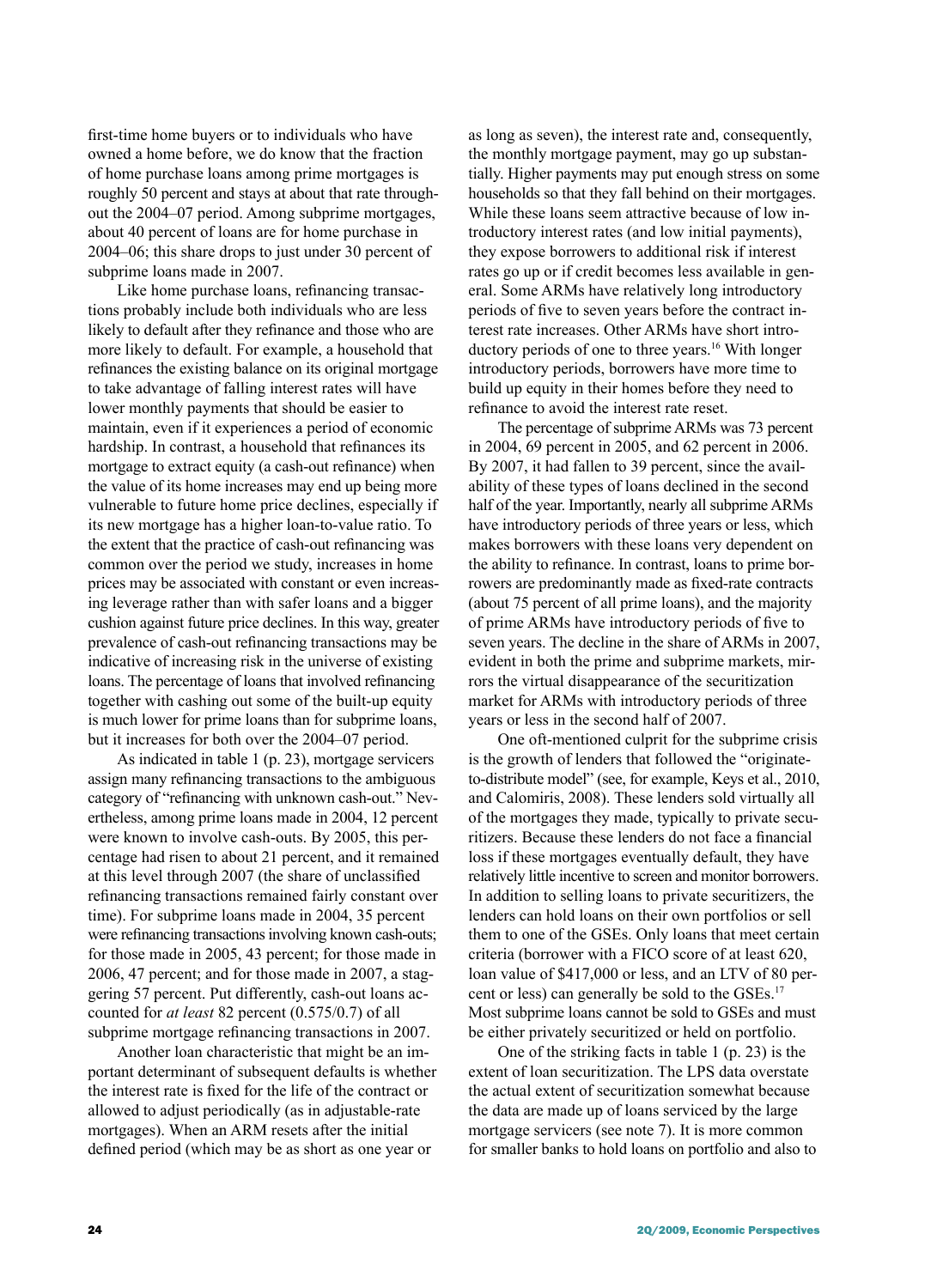service them internally. Portfolio loans are therefore underrepresented in the LPS data.18 That being said, the LPS data indicate that within the first month of origination, about half of prime mortgages made in 2004 remained in their originators' portfolios. This figure declined to about 40 percent among the prime loans made in each of the subsequent years in the data. The level of "rapid" securitization has been consistently higher for subprime loans, whose originators retained just over 40 percent of loans made in 2004 and less than 30 percent of them made in the following years. The observed differences in the *speed* of turning the loan over to outside investors do not translate to differences in the extent of eventual securitization. Indeed, by the end of the first year since origination, the share of loans kept on portfolio drops to low single digits for both prime and subprime mortgages. Not surprisingly, nearly all subprime mortgages are securitized by private investors, and GSEs dominate the securitization of prime mortgages. However, by the second half of 2007, the private securitization market had all but disappeared. The fraction of subprime loans originated in 2007 that were privately securitized was just 55 percent, with most of these loans being made in the first half of the year. The GSEs took up much of the slack, accounting for about 40 percent of all subprime securitizations.<sup>19</sup>

# Estimates of default

In this section, we estimate empirical models of the likelihood that a loan will default in its first 12 months. This allows us to quantify which factors make default more or less likely and to examine how the sensitivity to default varies over time and across prime and subprime loans.

# *Econometric model*

Mortgages can have multiple sources of risk—for example, low credit quality, high loan-to-value ratios, and contract interest rates that reset shortly after origination. To take into account these and other factors that might influence default rates, we estimate a number of multivariate regression models that allow us to examine the effect of varying one risk factor while holding others fixed.

The analysis sample includes loans that do not default and are observed for 12 months after origination and loans that default (become 60 days or more past due) within 12 months of origination. We drop nondefaulting loans that we do not observe for at least 12 months from the sample. In effect we are dropping loans for one of three reasons: The loan was transferred to a different mortgage servicer, the loan was refinanced in its first 12 months, or we did not have

complete data for the loan. For prime and subprime loans originated in 2004–06, between 13 percent and 16 percent of loans were eliminated for one of these reasons. For loans originated in 2007, the fraction of loans eliminated fell to 7.5 percent of subprime loans and 8.6 percent of prime loans. Among loans that were eliminated, the most common reason was refinancing.20 On the one hand, this is a concern for the analysis because loans that refinance within 12 months of origination may differ systematically from other loans. The most striking difference that we observe is that the loans that refinance "early" tend to be in areas that experienced higher-thanaverage home price growth. This suggests that we may be dropping some potentially risky loans from the analysis, since the areas that saw the greatest home price growth were often the ones that saw the greatest eventual declines in home prices. It is also important to keep in mind that some of the new loans on these properties are probably included in the analysis, since the new loan may have met the criteria for staying in the sample. On the other hand, keeping early refinanced and transferred loans in the sample would understate the share of actual defaults, since by definition these loans are current for the duration of their (short) presence in the sample.

Our goal is to evaluate the relative strength of associations between loan default and observable borrower, loan, and macroeconomic characteristics in different market segments and different years. To that end, we estimate the following regression:

1) Prob (*default within 12 months*)<sub>*ijk</sub>* =  $\Phi(\beta_1 Loan_{ijk},$ </sub>  $\beta_2 \textit{Borrower}_{ijk}$ ,  $\beta_3 \textit{Econ}_{jk}$ ,  $\beta_4 D_k$ ).

The dependent variable is an indicator of whether a loan to borrower *i*, originated in an MSA *j* in state *k* defaulted within the first 12 months. Default is defined as being 60 days or more past due. We model this probability as a function of loan and borrower characteristics, MSA-level economic variables (unemployment, home price appreciation, and income), and a set of state dummy variables  $(D_k)$  that capture aspects of the economic and regulatory environment that vary at the state level. We estimate the model as a standard maximum likelihood probit with state fixed effects.<sup>21</sup>

To retain maximum flexibility in evaluating the importance of covariates for prime and subprime defaults, we carry out separate estimations of equation 1 for prime and subprime loans. To achieve similar flexibility over time, we further subdivide each of the prime and subprime samples by year of origination (2004 through 2007).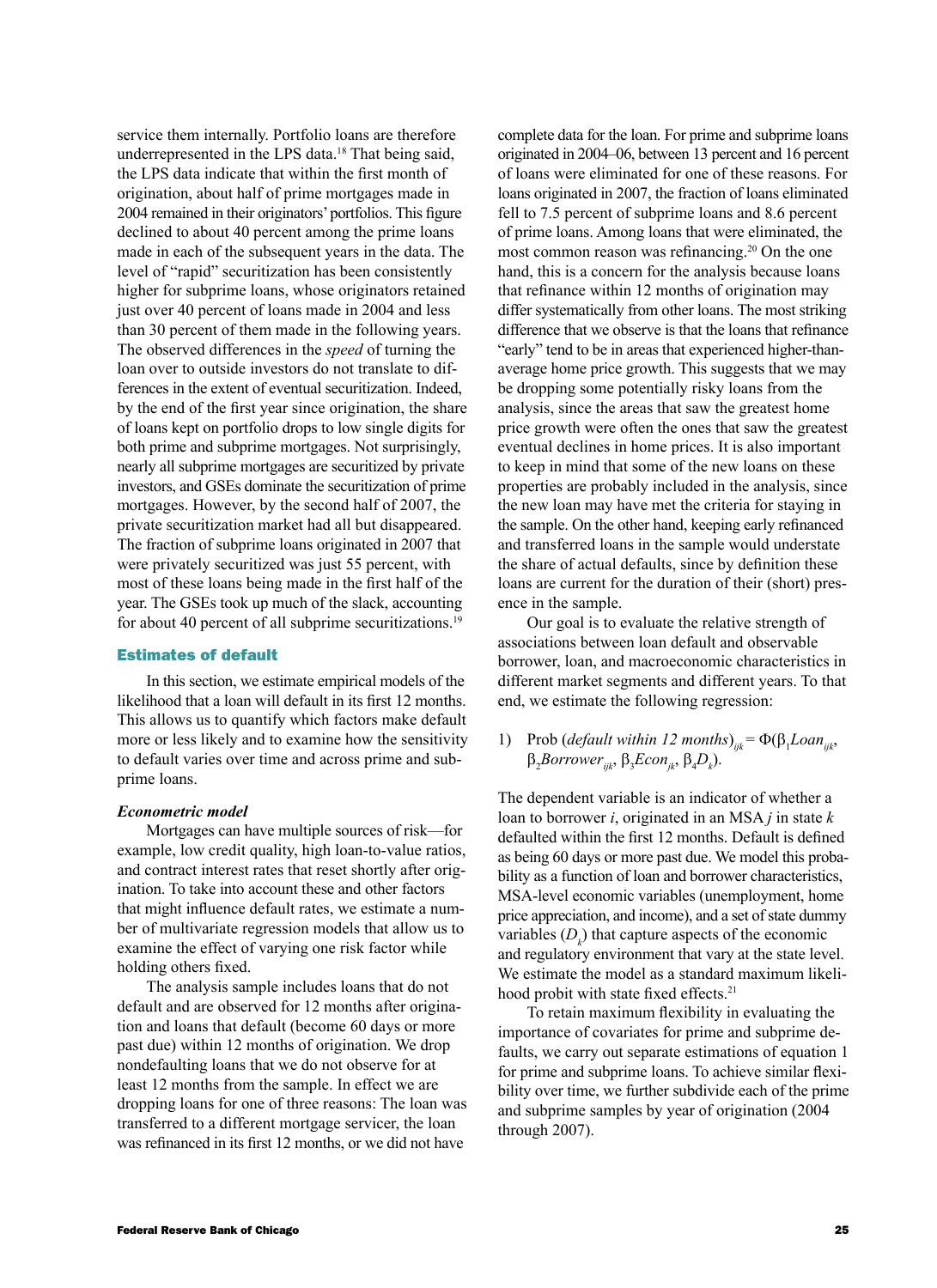The economic variables include both the realized growth in the FHFA HPI and the average realized unemployment rate. Both of these variables are measured at the MSA level, and both are computed over the 12 months *after* loan origination. Consequently, they match the period over which we are tracking loan performance. In contrast to all of the other regressors, this information clearly would not be available to the analyst at the time of loan origination. We can think of the model described in equation 1 as the sort of analysis one would be able to do for 2004 loans at the end of 2005. At this point, one would be able to observe what happened to home prices and unemployment rates over the same period. The same exercise can be performed for loans originated in 2005 at the end of 2006, for loans originated in 2006 at the end of 2007, and so on.

This is a different exercise than trying to forecast whether or not a loan will default based on its characteristics at the time of its origination. Instead, this framework allows us to explore whether the abrupt reversal in home price appreciation contributed much to the explosion in defaults on loans originated in 2006 and 2007. As shown in figure 2 (p. 20) and table 1 (p. 23), growth in home price rates varies enormously over the four years of our sample period. The 2004 figure of 13.44 percent home price growth for prime loans represents the average realized 12-month HPI growth rate for loans originated in January–December of 2004. As such, it averages 12-month home price appreciation over two years (2004 and 2005) for a nationally representative sample of prime mortgages. By 2006, these growth rates fall below 2 percent, and then turn negative in 2007. The realized price appreciation (and depreciation) of homes financed through subprime loans shown in table 1 (p. 23) is remarkably similar to the values of homes financed through prime loans. Subprime mortgage defaults have been associated with parts of the country where home prices grew very fast and then declined even more rapidly (for example, California, Florida, and Arizona). On average, however, subprime and prime mortgages appear to have been made in similar locations, so we do not observe large differences in home price growth across the two loan categories. This means that our analysis examines how different market segments responded to fairly similar shocks to home values. In contrast with HPI growth, unemployment rates showed little variation over time or across prime and subprime loan groups.

# *Results*

The results of the estimation are summarized in table 2. The first four columns of data depict estimates for prime loans originated in each of the four sample

years, and the next four columns contain the estimates for subprime loans. The juxtaposition of the data for the two market segments allows us to easily compare the importance of certain factors. The table presents estimates of the marginal effects of the explanatory variables, rather than the coefficients themselves. The marginal effects tell us how a one-unit change in each explanatory variable changes the probability that a loan defaults in its first 12 months, holding fixed the impact of the other explanatory variables. For dummy variables, the marginal effects show the change in the probability of default when the variable in question goes from zero to one.

The defaults of both prime and subprime loans are strongly associated with a number of key loan and borrower characteristics. These include the FICO score, the LTV, and the interest rate at origination. These variables are strongly statistically significant in virtually every estimation year for each loan type. For instance, higher FICO scores are strongly associated with lower default probabilities. For prime loans, an increase of 100 points in the FICO score in 2004 is associated with about a 120-basis-point decrease in default likelihood (the estimated marginal effect of  $-0.00012$ , in the first column, sixth row of table 2, multiplied by 100). The same result is obtained for 2005. The point estimates of marginal effects for 2006 and 2007 increase about twofold for prime loans, but so does the baseline sample default rate. For subprime loans, the estimated marginal effects are a full order of magnitude higher, implying that the same improvement in FICO scores generates a greater decline in subprime defaults, at least in absolute terms.

Similarly, higher LTV values have a strong positive association with defaults for both loan types originated in 2005, 2006, and 2007. For subprime loans, a rise in LTV generates a stronger absolute increase in loan defaults. It must be noted that the effect of the leverage on the likelihood of default may be understated by the LTV measure that we have. A better measure of how leveraged a borrower is on a given property would be the combined loan-to-value ratio (CLTV). The CLTV takes into account second-lien loans on the property in computing the ratio of indebtedness to the value of the underlying collateral. This variable is not available in the LPS data, however. If the practice of obtaining such "piggyback loans" is more prevalent in the subprime market, then the estimated coefficient for LTV for subprime loans may be biased downward.

At first glance, the interest rate at origination is similar to LTV and FICO score in having a strong statistical and economic effect on both prime and subprime loan defaults in each origination year. What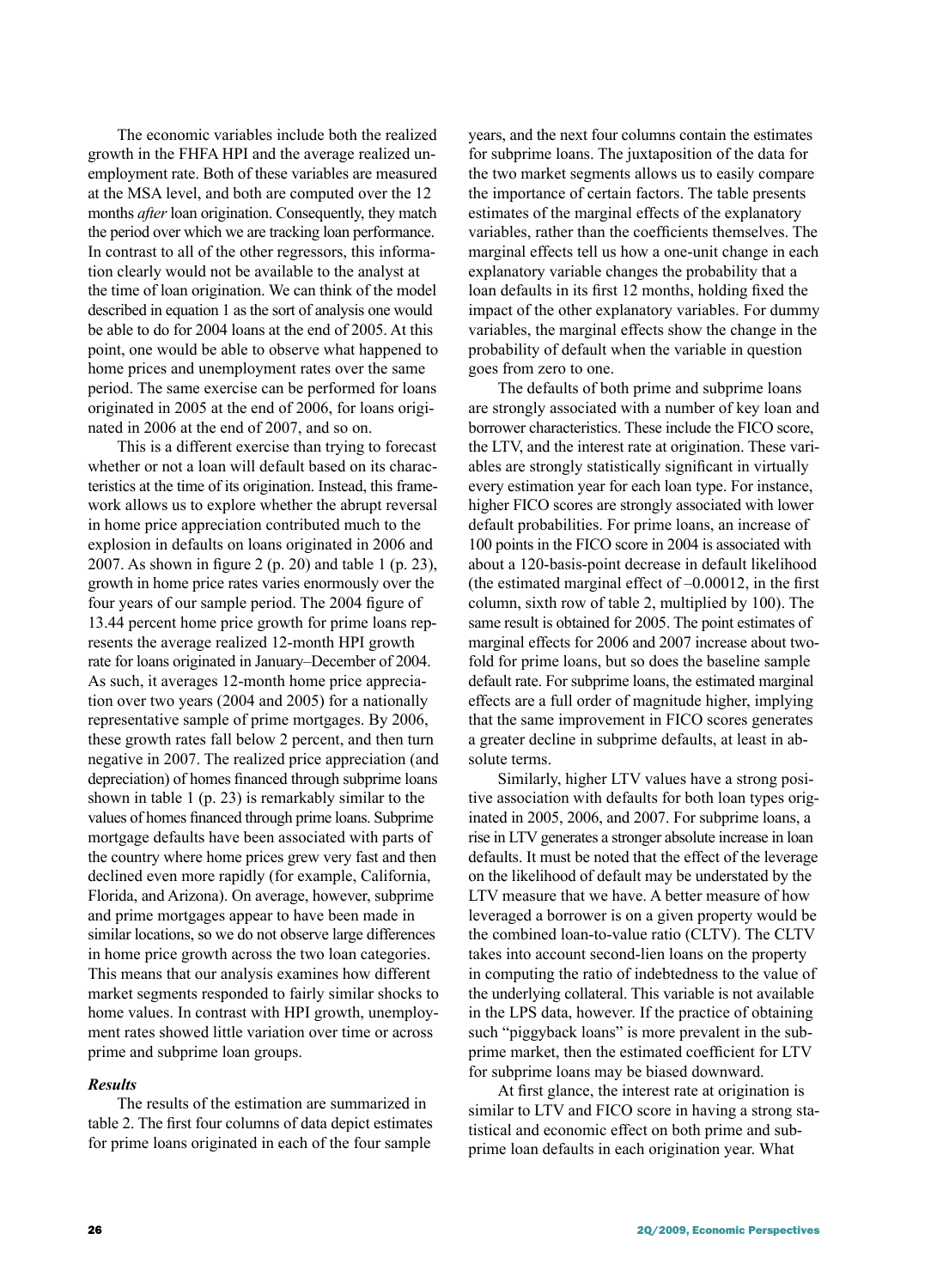stands out is the sheer magnitude of the estimated effects. However, one must be cautious in interpreting hypothetical marginal effects of the interest rate. While LTV and FICO score cover fairly wide ranges for both prime and subprime loans, interest rate values are more tightly distributed.<sup>22</sup> For example, the standard deviation of interest rates on prime loans across all years of our sample is 81 basis points: A one standard deviation increase in the interest rate for prime loans would raise the average rate from 6.25 percent to 7.06 percent. The equivalent one standard deviation increase in interest rates for subprime loans would raise the average rate from 7.93 percent to 9.24 percent. If we see two loans with otherwise identical characteristics but one has a higher interest rate, a likely explanation is that the lender has additional information about the credit quality of the borrower and is charging a higher interest rate to take into account additional risk factors, over and above those that are captured by the borrower's FICO score.

There are also a number of notable differences between the prime and subprime samples. Perhaps the most interesting finding is the different sensitivity of defaults to changes in home prices. For subprime loans, defaults are much lower when home price growth is higher for three out of the four sample years. This relationship is particularly striking for 2006 loan originations, many of which experienced home price declines over their first 12 months. For prime loans, 2006 is the *only* year of origination in which changes in home prices are significantly correlated with loan defaults. These results suggest that, relative to subprime defaults, prime defaults have a weaker relationship with home prices, once key borrower and loan characteristics (LTV, FICO score, and so on) are taken into account.

The contrast between prime and subprime loans is even sharper for the debt-to-income ratio and loan margin rate. The DTI is widely considered to be one of the main determinants of loan affordability, since it relates household monthly income to debt service flows. The DTI for prime loans is not significantly correlated with defaults, except for loans originated in 2007, but it matters consistently for subprime loans. The absence of any measurable effects of DTI even on defaults of prime loans originated in 2006 can be interpreted as a sign of the resilience of prime borrowers who experienced significant changes in the prices of their homes.

The loan margin rate is one of the key terms in an ARM contract. It defines the spread to a reference rate (usually the London interbank offered rate, or Libor). At reset, the ARM's interest rate goes up to the sum of Libor and the loan margin. The margin is set by the lender, and is often thought to capture additional aspects

of a borrower's creditworthiness. This is consistent with the fact that the margin rate is, on average, substantially higher for subprime borrowers (see table 1, p. 23). We find that this variable has no association with defaults among prime loans, with the exception of loans originated in 2006. In contrast, defaults on subprime loans originated in every year except 2007 are significantly higher for loans with higher margin rates, all else being equal. This suggests that, for the subprime borrower, the margin rate contains additional information on borrower quality not reflected in FICO scores and other loan characteristics. It is also interesting that ARMs with introductory periods of three years or less—the most common mortgage contract in the subprime market—have the same correlation with subprime defaults as fixed-rate mortgages do. Put differently, once loan and borrower characteristics are accounted for, the choice of an ARM with a short introductory period is not associated with higher subprime defaults.

Several other results merit comment. For prime loans, being securitized within one month of origination (as opposed to remaining in the lender's portfolio) is associated with lower defaults for loans made in 2004, 2005, and 2006. This does not necessarily mean that the securitization process has been successful in identifying loans of higher quality. Since nearly all loans in the sample are securitized over the 12-month default horizon (see table 1, p. 23), the difference in defaults probably captures differences between fast-to-securitize and slow-to-securitize originators, rather than differences between securitized loans and those held on portfolio. We find similar results for securitized subprime loans made in 2005, 2006, and 2007. Subprime loans also have extremely high rates of eventual securitization, and the relationship between subprime default and securitization can be interpreted in the same way. This hints at the possibility that originators with business models focused on securitization are better at screening loan quality. These originators would have more to lose if their reputations were damaged by weak ex post performance of the loans they originated.

Finally, we note that purchase loans, as opposed to refinance loans, are consistently associated with higher defaults in nearly all sample years, in both the prime and subprime market segments. This may seem surprising, since borrowers who extract equity from their homes in cash-out refinancings may be particularly vulnerable to economic shocks and experience higher defaults as a result. However, not all cash-out refinancing is done by borrowers who need to finance current consumption. Since a prerequisite for any cashout transaction is the availability of positive home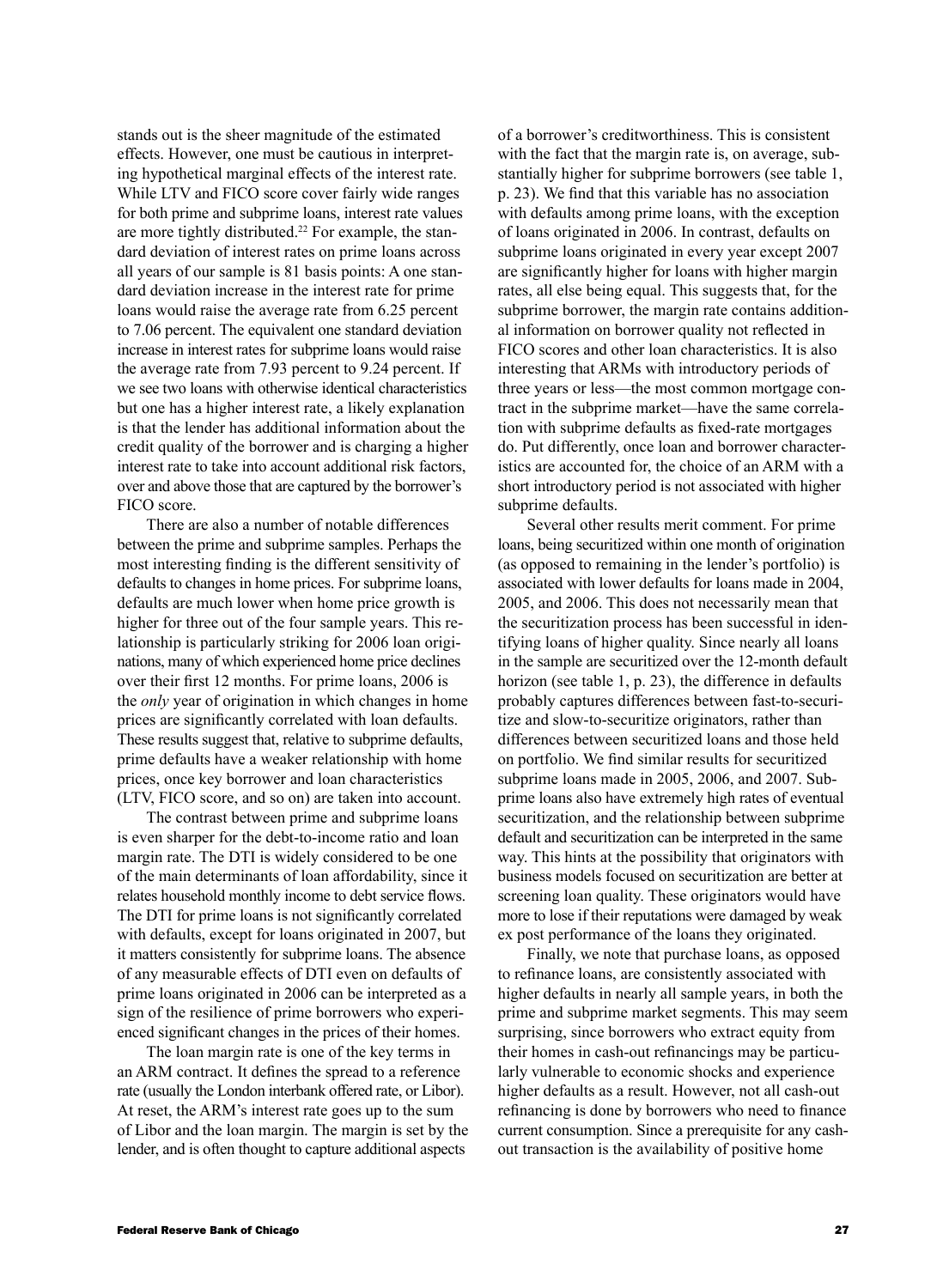| 28                             |                                           |                                |                                |                                 | <b>TABLE 2</b>                  | Probability of defaulting within 12 months of mortgage origination |                               |                               |                             |
|--------------------------------|-------------------------------------------|--------------------------------|--------------------------------|---------------------------------|---------------------------------|--------------------------------------------------------------------|-------------------------------|-------------------------------|-----------------------------|
|                                |                                           |                                |                                |                                 | Marginal effects (dF/dx)        |                                                                    |                               |                               |                             |
|                                |                                           |                                |                                | Prime mortgages                 |                                 |                                                                    |                               | Subprime mortgages            |                             |
|                                | Variables                                 | 2004                           | 2005                           | 2006                            | 2007                            | 2004                                                               | 2005                          | <b>2006</b>                   | 2007                        |
|                                | Estimation sample mean<br>of default rate | 0.0221                         | 0.0217                         | 0.0423                          | 0.0483                          | 0.1076                                                             | 0.1572                        | 0.2399                        | 0.2539                      |
|                                | HPI growth                                | $-0.00166$<br>(0.0139)         | -0.00494<br>(0.0109)           | $-0.137***$<br>(0.0294)         | $-0.00356$<br>(0.0243)          | $-0.183*$<br>(0.0981)                                              | $-0.168***$<br>(0.0500)       | $-0.447$ ***<br>0.0934)       | $-0.0105$<br>(0.121)        |
|                                | Unemployment rate                         | $-0.0104$<br>(0.0507)          | $0.222***$<br>(0.0393)         | $-0.0370$<br>(0.115)            | (0.0968)<br>0.131               | 0.218<br>(0.324)                                                   | $0.743***$<br>(0.239)         | $-0.749**$<br>(0.346)         | $-0.476$<br>(0.503)         |
|                                | Median annual income<br>in zip code       | $-0.00149$<br>(0.00428)        | $-0.00253$<br>0.00388)         | $-0.00689$<br>(0.00772)         | $-0.0231***$<br>(0.00880)       | $-0.0398$<br>(0.0281)                                              | $-0.0572***$<br>(0.0215)      | $-0.0942***$<br>(0.0299)      | $-0.0672$<br>(0.0412)       |
|                                | Origination amount                        | $-0.000122$<br>(0.000387)      | 0.000176<br>.000425<br>$\circ$ | 0.000830<br>(0.000806)          | $0.00190**$<br>(0.000758)       | $0.0135***$<br>(0.00436)                                           | $0.0160***$<br>(0.00341)      | $0.0247***$<br>0.00598)       | $0.0331***$<br>(0.00627)    |
|                                | FICO score                                | $-0.000120***$<br>$(1.64e-05)$ | $-0.000120***$<br>$(1.16e-05)$ | $-0.000262$ ***<br>$(1.97e-05)$ | $-0.000318$ ***<br>$(2.26e-05)$ | $-0.000733***$<br>$(9.12e-05)$                                     | $-0.00122***$<br>$(6.84e-05)$ | $-0.00131***$<br>$(9.10e-05)$ | $-0.00116***$<br>(0.000136) |
|                                | ξ                                         | 0.00433<br>(0.00528)           | $0.0144***$<br>(0.00500)       | $0.0636***$<br>(0.0109)         | $0.0814***$<br>(0.0123)         | 0.0523<br>(0.0368)                                                 | $0.0820***$<br>(0.0255)       | $0.193***$<br>(0.0330)        | $0.193***$<br>(0.0477)      |
|                                | DTI (O if missing)                        | 0.000502<br>(0.00409)          | $-0.00160$<br>(0.00350)        | 0.00841<br>(0.00859)            | $0.0343***$<br>(0.00845)        | $0.0876**$<br>(0.0399)                                             | $0.143***$<br>(0.0302)        | $0.0900**$<br>(0.0388)        | $0.106**$<br>(0.0446)       |
|                                | DTI missing dummy                         | 0.00248<br>(0.00218)           | 0.00148<br>0.00187)            | $0.00974**$<br>(0.00491)        | $0.0119**$<br>(0.00586)         | 0.0265<br>(0.0191)                                                 | $0.0593***$<br>(0.0148)       | 0.0183<br>(0.0180)            | 0.000879<br>(0.0258)        |
|                                | Interest rate at<br>origination           | $0.337***$<br>(0.103)          | $0.257**$<br>(0.107)           | $1.351***$<br>(0.186)           | $1.653***$<br>(0.218)           | $2.487***$<br>(0.388)                                              | $3.092***$<br>(0.282)         | 4.692 ***<br>(0.345)          | 5.384 ***<br>(0.476)        |
|                                | ARMs with reset > 3 years<br>dummy        | 0.00151<br>(0.00685)           | $-0.00366$<br>(0.00228)        | $-0.00112$<br>(0.00485)         | $0.0358**$<br>(0.0183)          | 0.0288<br>(0.0609)                                                 | $-0.0328$<br>(0.0313)         | $-0.0956***$<br>0.0294)       | 0.187<br>(0.133)            |
|                                | ARMs with reset $\leq$ 3 years<br>dummy   | 0.00180<br>(0.00687)           | $-0.00566***$<br>0.00204)      | $-0.0140***$<br>(0.00364)       | 0.0462<br>(0.0317)              | $-0.0345$<br>(0.0321)                                              | (0.0200)<br>0.00391           | $-0.0197$<br>(0.0325)         | $0.203*$<br>(0.121)         |
|                                | Margin rate<br>(O if FRM)                 | $-0.192$<br>(0.245)            | 0.150<br>(0.118)               | $0.322**$<br>(0.147)            | $-0.165$<br>(0.340)             | $1.235**$<br>(0.521)                                               | $0.776**$<br>(0.363)          | $1.841***$<br>(0.568)         | $-2.483$<br>(2.014)         |
|                                | Prepayment penalty<br>dummy               | 0.00286<br>(0.00572)           | 0.00374<br>0.00325)            | (0.00467)<br>0.00757            | $-0.00390$<br>(0.00476)         | 0.00369<br>(0.00894)                                               | 0.0109<br>(0.00753)           | $-0.0189*$<br>(0.0111)        | 0.00180<br>(0.0159)         |
|                                | Cash-out refinancing<br>dummy             | 0.00274<br>(0.00229)           | $0.00445**$<br>0.00222)        | 0.000601<br>(0.00318)           | (0.00340)<br>$-0.00157$         | $-0.00985$<br>(0.0110)                                             | $-0.0186**$<br>(0.00915)      | $-0.0284**$<br>(0.0122)       | (0.0164)<br>$-0.0117$       |
| 2Q/2009, Economic Perspectives | Purchase loan dummy                       | $0.00290*$<br>(0.00151)        | $0.00222*$<br>0.00131)         | $0.00552**$<br>(0.00244)        | $0.00604**$<br>(0.00295)        | $0.0243***$<br>(0.00863)                                           | $0.0415***$<br>(0.00602)      | 0.0856 ***<br>(0.00815)       | $0.0729***$<br>(0.0132)     |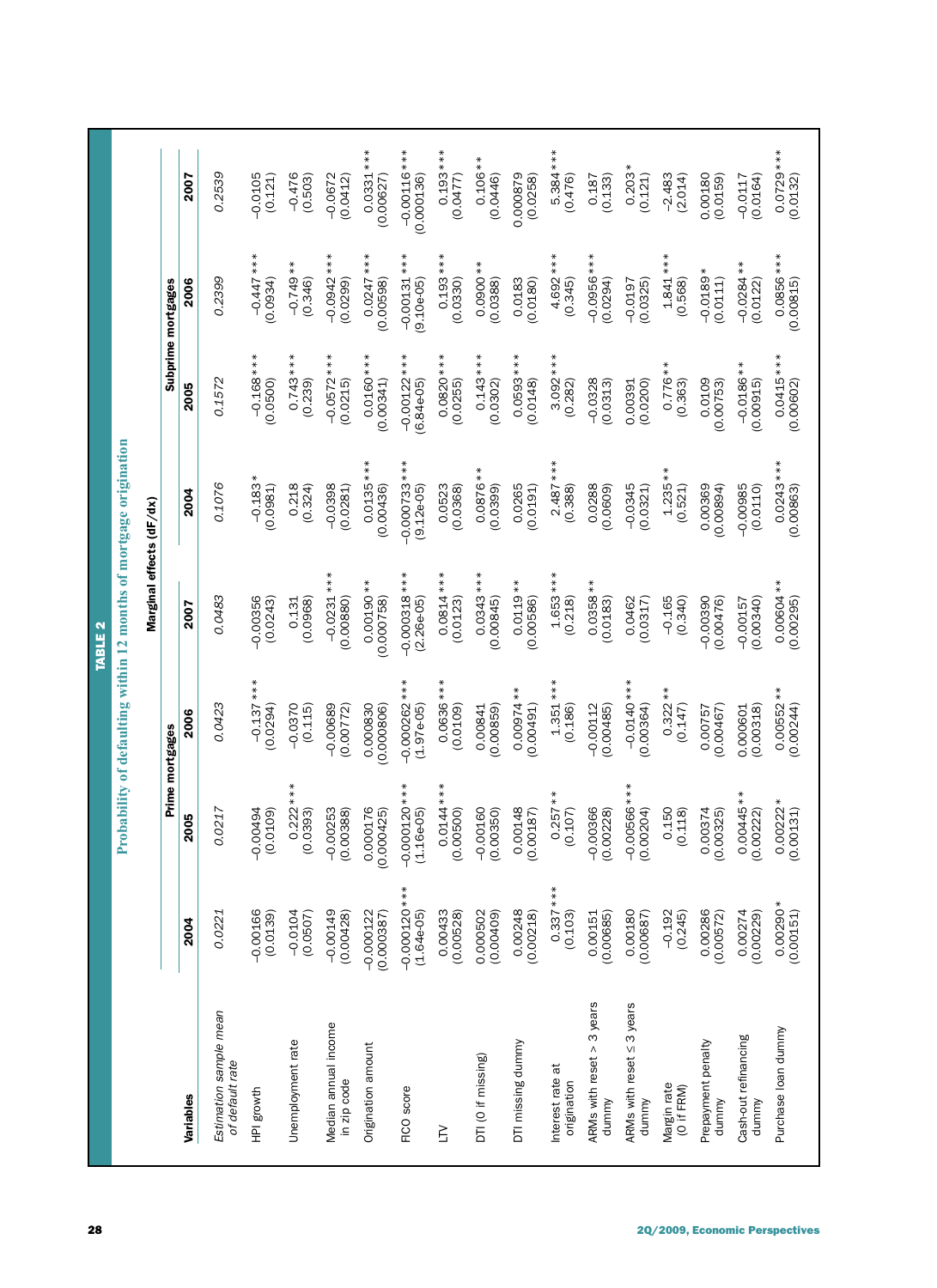|                                        |                                                                    |                          |                    | 2007      | 0.0446<br>(0.0301)                | $(0.0119$<br>(0.0184)       | $-0.00455$<br>(0.0294)     | $-0.0619**$<br>(0.0241)            | 8,349        | 0.0745    | equity, these borrowers, as a group, may<br>have a greater incentive to avoid defaults<br>to maintain this option for the future. In<br>addition, purchase loans include first-time<br>home buyers who, in retrospect, were buy-<br>ing houses at the peak of the market and                                                                                                                                                                                                                                                                                                                                                                                                                                                                                                                                                                                                                                                                                                            |  |
|----------------------------------------|--------------------------------------------------------------------|--------------------------|--------------------|-----------|-----------------------------------|-----------------------------|----------------------------|------------------------------------|--------------|-----------|-----------------------------------------------------------------------------------------------------------------------------------------------------------------------------------------------------------------------------------------------------------------------------------------------------------------------------------------------------------------------------------------------------------------------------------------------------------------------------------------------------------------------------------------------------------------------------------------------------------------------------------------------------------------------------------------------------------------------------------------------------------------------------------------------------------------------------------------------------------------------------------------------------------------------------------------------------------------------------------------|--|
|                                        |                                                                    |                          |                    | 2006      | $-0.00164$<br>(0.0163)            | $0.0196*$<br>(0.0107)       | $-0.138***$<br>(0.0284)    | $-0.168***$<br>(0.0228)            | 17,359       | 0.0926    | had little time to build up equity to offset<br>subsequent price declines.<br><b>Comparisons across years and across</b><br>loan types                                                                                                                                                                                                                                                                                                                                                                                                                                                                                                                                                                                                                                                                                                                                                                                                                                                  |  |
|                                        |                                                                    |                          | Subprime mortgages | 2005      | (0.0143)<br>$-0.00102$            | $0.0226***$<br>(0.00864)    | $-0.0312$<br>(0.0194)      | $-0.0860$ ***<br>(0.0148)          | 19,356       | 0.0934    | Since table 2 contains regression<br>estimates from multiple nonoverlapping<br>samples, the comparison of the relative<br>importance of the explanatory variables<br>can be tricky. The distribution of loan<br>characteristics varies from year to year                                                                                                                                                                                                                                                                                                                                                                                                                                                                                                                                                                                                                                                                                                                                |  |
|                                        | Probability of defaulting within 12 months of mortgage origination | Marginal effects (dF/dx) |                    | 2004      | (0.0216)<br>$-0.00612$            | 0.0154<br>(0.0120)          | 0.0255<br>(0.0271)         | 0.00680<br>(0.0183)                | 5,825        | 0.1138    | and across prime and subprime loans. In<br>addition, the baseline rates of actual de-<br>faults are quite different across samples.<br>Because of this, one cannot simply com-<br>pare two point estimates and conclude<br>that a bigger one indicates a stronger cor-                                                                                                                                                                                                                                                                                                                                                                                                                                                                                                                                                                                                                                                                                                                  |  |
| TABLE 2 (CONTINUED)                    |                                                                    |                          |                    | 2007      | 0.00159<br>0.00486)               | 0.00166<br>(0.00344)        | $-0.00352$<br>$(0.00530)$  | $-0.000801$<br>(0.00635)           | 12,932       | 0.1962    | respondence with defaults.<br>To compare the relative importance<br>of the explanatory variables across the<br>samples, we conduct the following exer-<br>cise. For each independent variable, we                                                                                                                                                                                                                                                                                                                                                                                                                                                                                                                                                                                                                                                                                                                                                                                       |  |
|                                        |                                                                    |                          | Prime mortgages    | 2006      | 0.000339<br>(0.00378)             | $-4.45e-05$<br>$(0.00288)$  | $-0.0190***$<br>(0.00417)  | $-0.00930**$<br>(0.00424)          | 13,941       | 0.1997    | change its value for each observation by<br>a specified increment. Then, we compute<br>the predicted sample default rate using<br>estimated coefficients for each year of<br>origination and loan type. We compare the                                                                                                                                                                                                                                                                                                                                                                                                                                                                                                                                                                                                                                                                                                                                                                  |  |
|                                        |                                                                    |                          |                    | 2005      | 0.00468<br>(0.00304)              | $-0.00667$ ***<br>(0.00184) | $-0.00623***$<br>(0.00225) | $-0.000475$<br>(0.00207)           | 15,653       | 0.2364    | new predicted default to the original one.<br>The difference between the original pre-<br>diction and the new one tells us the mar-<br>ginal contribution of that variable to the<br>overall default rate. <sup>23</sup> We compare these<br>figures across years and across prime loans                                                                                                                                                                                                                                                                                                                                                                                                                                                                                                                                                                                                                                                                                                |  |
|                                        |                                                                    |                          |                    | 2004      | (0.00305)<br>$-0.000422$          | $-0.00290$<br>(0.00190)     | $-0.0113***$<br>(0.00268)  | ₩<br>$-0.00578$<br>(0.00269)       | 8,887        | 0.2587    | (table 3, panel A) and subprime loans<br>(table 3, panel B). For example, for 2004<br>prime loans we increase all FICO scores<br>by 50 points, predict a new default rate,<br>and compare it to the original default rate.                                                                                                                                                                                                                                                                                                                                                                                                                                                                                                                                                                                                                                                                                                                                                              |  |
|                                        |                                                                    |                          |                    | Variables | Investment property loan<br>dummy | Conforming loan dummy       | GSE-securitized dummy      | Private-label-securitized<br>dummy | Observations | R-squared | Notes: These are probit regressions with state fixed effects. Standard errors are in parentheses. The securitization status (GSE or private label) is measured during the first month since origination. For definitions<br>Source: Authors' calculations based on data from Lender Processing Services (LPS) Applied Analytics.<br>*Significant at the 10 percent level<br>** Significant at the 5 percent level<br>*** Significant at the 1 percent level<br>The difference is $-1.16$ percentage points,<br>of the variables, see box 1 on p.<br>or a 53 percent decrease in the likelihood<br>of default for loans originated in 2004<br>(fourth column, second full row of table 3,<br>panel A). For brevity, we look at just six<br>key explanatory variables: HPI growth,<br>FICO score, LTV, DTI, interest rate at<br>origination, and loan margin rate. <sup>24</sup> Table 3<br>also reports the mean of the relevant vari-<br>able, its standard deviation, and the absolute |  |
| <b>Federal Reserve Bank of Chicago</b> |                                                                    |                          |                    |           |                                   |                             |                            |                                    |              |           |                                                                                                                                                                                                                                                                                                                                                                                                                                                                                                                                                                                                                                                                                                                                                                                                                                                                                                                                                                                         |  |

# *Comparisons across years and across loan types*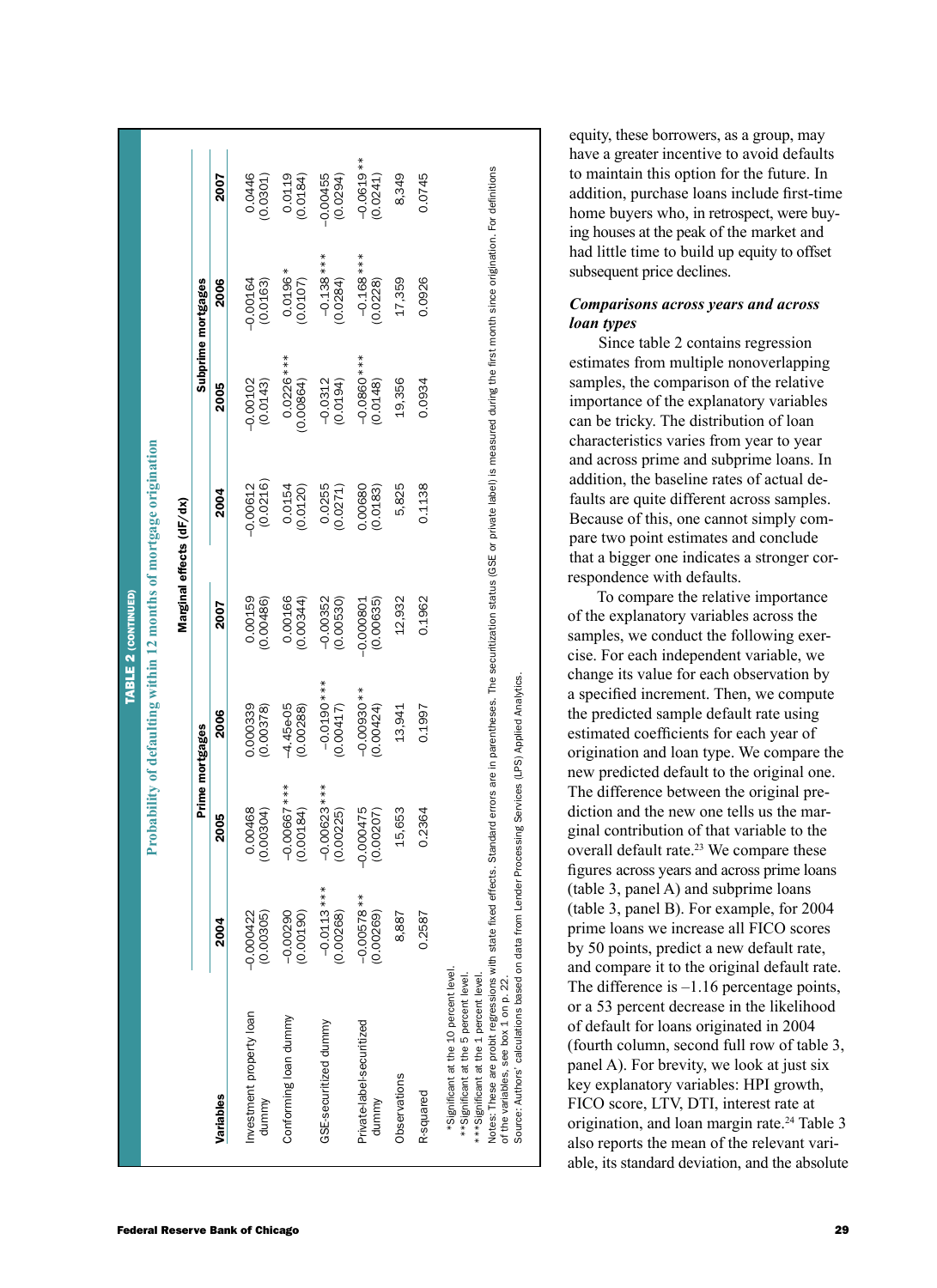change that we impose. We tried to keep the magnitude of the absolute changes reasonably close to the standard deviations.

An increase of 10 percentage points in home price appreciation (HPI growth) substantially lowers default probabilities (first full row of each panel in table 3). This effect is more consistent for subprime loans originated in various years, where it translates to decreases of between 10 percent and 18 percent relative to the baseline default rate in 2004, 2005, and 2006. For prime loans, the 10-percentage-point increase in the HPI has a big effect only for loans originated in 2006, where the estimates imply that defaults would have been 1.78 percentage points, or 42 percent, lower. The effect of FICO score stands out. A 50-point uniform increase in FICO scores (second full row of each panel) is associated with a 41 percent to 53 percent decline in predicted default rates relative to the baseline for prime loans, and a 20 percent to 34 percent relative decline for subprime loans. The average marginal effects of the LTV are greater (in a relative sense) for prime loans than for subprime loans.25 Finally, higher interest rates at origination appear to generate incredible increases in defaults for both market segments. For instance, a 1 percentage point increase in interest rates translates into a jump in defaults on 2007 prime loans of more than 3 percentage points—a rise of 66 percent relative to the actual default rate. Increasing everyone's interest rates by 1 percentage point is equivalent to a substantial deterioration in the quality of the borrower pool, and thus translates into much higher predicted defaults. As mentioned earlier, the DTI and the margin rate do not have strong associations with prime mortgage defaults. In contrast, higher values of these variables consistently indicate higher default rates for subprime mortgages. However, the economic magnitude of marginal effects of DTI and the margin rate on defaults (fourth and sixth full rows of each panel) is somewhat muted.

# What if?

In this section, we use the estimates discussed previously to do two things. First, we examine how much (or how little) of the increase in mortgage defaults from 2004 through 2007 can be explained by changes in the characteristics of loans and borrowers, as opposed to changes in the responsiveness of defaults to those characteristics. Next, we examine how forecasts of prime and subprime mortgage defaults vary with different assumptions about the future path of home prices.

# *Predicted versus actual defaults*

The descriptive regressions in the previous section provide insights into the factors that are associated with realized defaults for different types of loans originated in different years. An open question is how useful these relationships could have been in forecasting the defaults of future loans. To address this, we conduct the following thought experiment. For each set of estimates, we compute predicted defaults using observed loan, borrower, and economic characteristics from other origination years. For instance, we take the relationship between borrower characteristics and loan characteristics that we estimate using data from prime loans originated in 2004 (the marginal effects reported in the first column of table 2, pp. 28–29) and see what it would imply for defaults for prime loans originated in 2007. In other words, we pick a particular year and fix the *relationship* (that is, the estimated coefficients) between defaults and characteristics, but let the characteristics vary as they actually did in the data. This exercise lets us see to what extent higher defaults on loans originated in 2007 can be explained by changes in characteristics alone. We show these results in table 4, where this exercise is carried out separately for prime loans (panels A and B) and subprime loans (panels C and D). Panels A and C of the table show the predicted default rate for loans originated in each of the sample years (rows) using the coefficients estimated with data from each of the sample years (columns). The numbers in bold that run diagonally through the panels are predictions that use characteristics and coefficients from the same year. A useful way to summarize the results is to look at predictions below and above the diagonal bold entries. Those below the diagonal bold entries are forecasts of future defaults using historical models (for example, relationships between characteristics and defaults from 2004 and characteristics from 2007). Those above the diagonal run this exercise in reverse—they apply recent model estimates to loans from earlier years (for example, relationships between characteristics and defaults from 2007 and characteristics from 2004). These two groups of predictions are strikingly different in terms of their predictions relative to the actual realized default rates.

Perhaps the easiest way to see this is in panels B and D of table 4, which express predicted defaults as a percentage of realized defaults. The diagonal forecasts in those two panels are close to 100 percent. This is a feature of the estimation procedure. However, forwardlooking forecasts—those below the diagonal bold entries—are nearly always less than 100 percent for both prime and subprime loans.<sup>26</sup> This means that predictions based on relationships between characteristics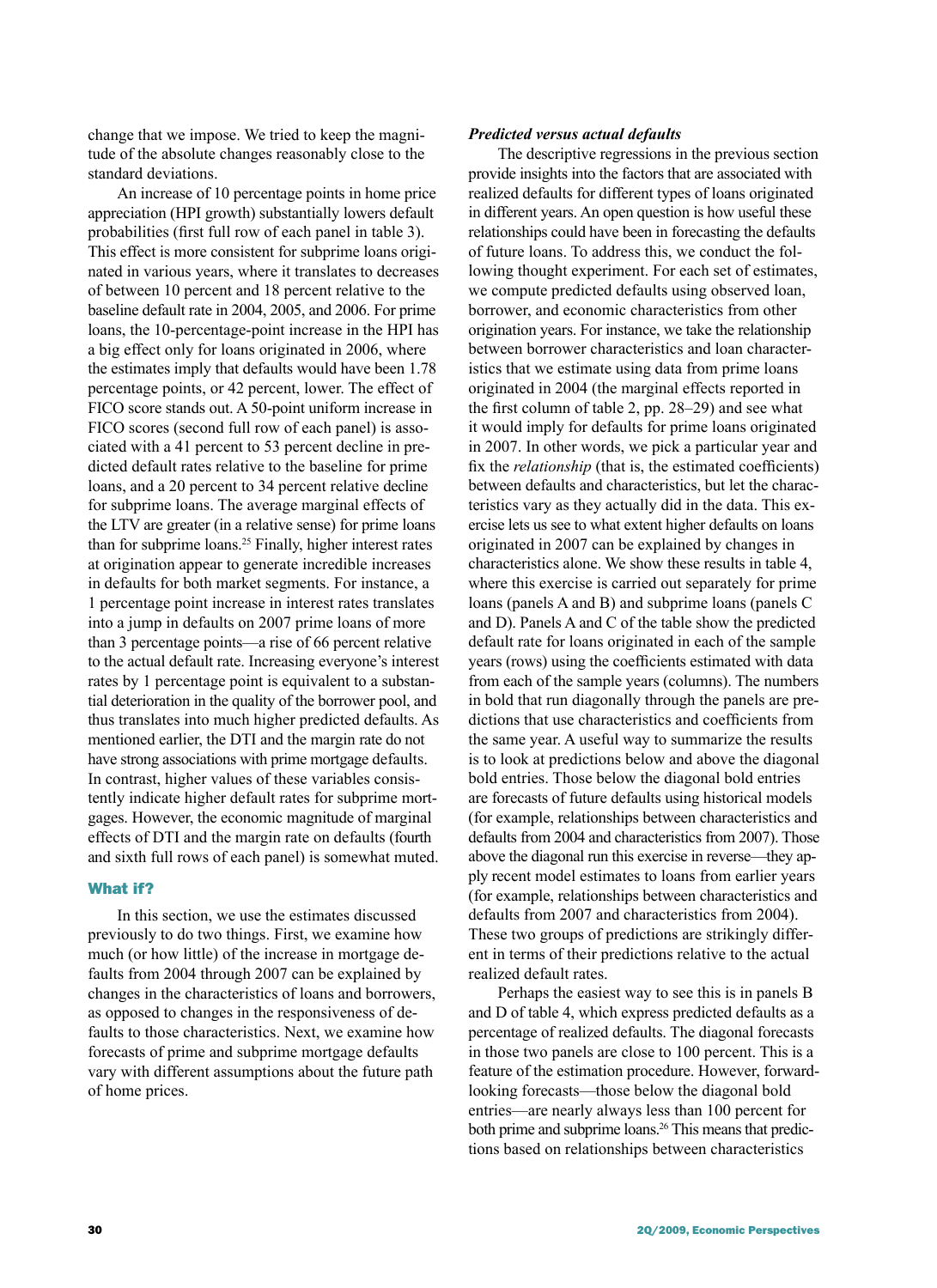|                                                                                                                            |                          | 2004-07         |            |                              |                                |                               |                               |
|----------------------------------------------------------------------------------------------------------------------------|--------------------------|-----------------|------------|------------------------------|--------------------------------|-------------------------------|-------------------------------|
|                                                                                                                            |                          | <b>Standard</b> |            |                              | Default first 12 months        |                               |                               |
| Variables                                                                                                                  | <b>Mean</b>              | deviation       | Change (+) | 2004                         | 2005                           | 2006                          | 2007                          |
| A. Prime mortgages                                                                                                         |                          |                 |            |                              |                                |                               |                               |
| Baseline predicted default rate                                                                                            |                          |                 |            | 0.0220                       | 0.0217                         | 0.0422                        | 0.0482                        |
| Percent change in default likelihood<br>HPI growth                                                                         | ${}^{\infty}$<br>4       | 10.3            | 10 ppts    | $-0.0003$                    | $-0.0010$<br>ပှ                | $-0.0178***$<br>$-42$         | $-0.0006$                     |
| Percent change in default likelihood<br>FICO score                                                                         | 710                      | 62              | 50 points  | $-0.0116***$<br>-53          | $-0.01***$<br>$-46$            | $-0.0172***$<br>$\frac{4}{1}$ | $-0.0204***$<br>$\frac{2}{3}$ |
| Percent change in default likelihood<br>$\leq$                                                                             | 76.1                     | 16.8            | 10 ppts    | 0.0009                       | $0.0031***$<br>$\overline{4}$  | $0.0113***$<br>27             | $0.0141***$<br>29             |
| Percent change in default likelihood<br>DTI, if nonmissing                                                                 | ∼.<br>37.                | 14.9            | 10 ppts    | $-0.0001$<br>$\circ$         | $-0.0002$<br>7                 | 0.0009<br>$\sim$              | $0.0049***$<br>$\overline{c}$ |
| Percent change in default likelihood<br>Interest rate at origination                                                       | ι٥<br>6.2                | 0.81            | $1$ ppt    | $0.0105***$<br>48            | $0.0062**$<br>$\frac{8}{2}$    | $0.027***$<br>\$              | $0.032***$<br>66              |
| Percent change in default likelihood<br>Margin rate (0 if FRM)                                                             | $\infty$<br>2.5          | 1.14            | 1 ppt      | ကို<br>$-0.0007$             | 0.0008                         | $0.0018**$<br>4               | $-0.0004$<br>ᅱ                |
| <b>B.</b> Subprime mortgages                                                                                               |                          |                 |            |                              |                                |                               |                               |
| Baseline predicted default rate                                                                                            |                          |                 |            | 0.1075                       | 0.1571                         | 0.2396                        | 0.2538                        |
| Percent change in default likelihood<br>HPI growth                                                                         | 4<br>LO                  | 9.6             | 10 ppts    | $-0.0189*$<br>$-18$          | $-0.0163$ ***<br>$-10$         | $-0.0406$ ***<br>$-17$        | $-0.0010$                     |
| Percent change in default likelihood<br>FICO score                                                                         | $\infty$<br><sup>o</sup> | 55              | 50 points  | $-0.0351***$<br>ကို          | $-0.0532***$<br>$-34$          | $-0.0581***$<br>$-24$         | $-0.0519***$<br>$-20$         |
| Percent change in default likelihood<br>$\geq$                                                                             | 4<br>80.                 | 12.6            | 10 ppts    | 0.0059                       | $0.0084***$<br>LC              | $0.0189***$<br>$\infty$       | $0.0189***$                   |
| Percent change in default likelihood<br>DTI, if nonmissing                                                                 | 4<br>$\overline{39}$ .   | 10.7            | 10 ppts    | 0.0069 **                    | $0.0108***$                    | 0.0066 **<br>ო                | $0.0095**$                    |
| Percent change in default likelihood<br>Interest rate at origination                                                       | ლ<br>7.9                 | 1.31            | $1$ ppt    | $0.0302***$<br>$\frac{8}{2}$ | $0.0331***$<br>$\overline{21}$ | $0.0471***$<br>20             | $0.0542***$<br>21             |
| Percent change in default likelihood<br>Margin rate (O if FRM)                                                             | თ<br>5.3                 | 0.72            | 1 ppt      | $0.0112**$<br>$\overline{0}$ | $0.0059**$<br>4                | $0.0125***$<br>LO             | $\overline{1}$<br>$-0.0101$   |
| *Significant at the 10 percent level.<br>** Significant at the 5 percent level.<br>*** Significant at the 1 percent level. |                          |                 |            |                              |                                |                               |                               |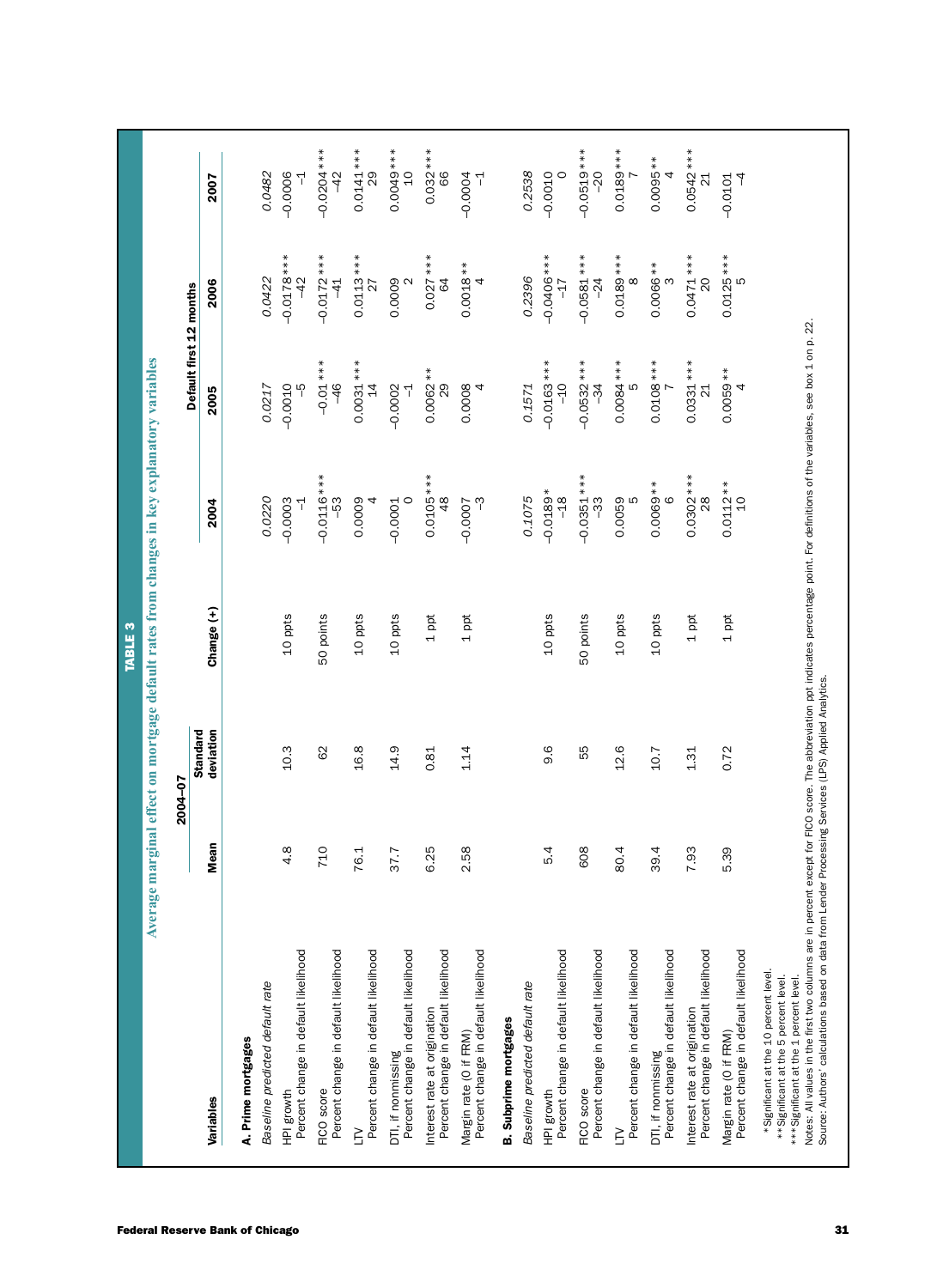#### table 4

|                                                                                    |                            | <b>Prediction model coefficients from</b> |        |        |        |  |  |
|------------------------------------------------------------------------------------|----------------------------|-------------------------------------------|--------|--------|--------|--|--|
| Mortgages originated in                                                            | <b>Actual default rate</b> | 2004                                      | 2005   | 2006   | 2007   |  |  |
|                                                                                    |                            |                                           |        |        |        |  |  |
| A. Prime mortgages: Predicted default rate                                         |                            |                                           |        |        |        |  |  |
| 2004                                                                               | 2.21                       | 2.20                                      | 2.55   | 1.47   | 2.86   |  |  |
| 2005                                                                               | 2.17                       | 2.04                                      | 2.17   | 1.72   | 3.77   |  |  |
| 2006                                                                               | 4.23                       | 3.09                                      | 3.08   | 4.22   | 5.62   |  |  |
| 2007                                                                               | 4.83                       | 3.54                                      | 3.49   | 5.82   | 4.82   |  |  |
| B. Prime mortgages: Predicted default rate as percentage of actual default rate    |                            |                                           |        |        |        |  |  |
| 2004                                                                               | 100                        | 99.89                                     | 115.63 | 66.63  | 129.72 |  |  |
| 2005                                                                               | 100                        | 93.94                                     | 99.77  | 79.15  | 173.55 |  |  |
| 2006                                                                               | 100                        | 72.98                                     | 72.68  | 99.73  | 132.71 |  |  |
| 2007                                                                               | 100                        | 73.32                                     | 72.11  | 120.45 | 99.77  |  |  |
| C. Subprime mortgages: Predicted default rate                                      |                            |                                           |        |        |        |  |  |
| 2004                                                                               | 10.76                      | 10.75                                     | 13.72  | 13.26  | 16.62  |  |  |
| 2005                                                                               | 15.72                      | 13.56                                     | 15.71  | 16.78  | 19.93  |  |  |
| 2006                                                                               | 23.99                      | 19.92                                     | 20.68  | 23.96  | 24.95  |  |  |
| 2007                                                                               | 25.39                      | 22.27                                     | 23.06  | 25.49  | 25.38  |  |  |
| D. Subprime mortgages: Predicted default rate as percentage of actual default rate |                            |                                           |        |        |        |  |  |
| 2004                                                                               | 100                        | 99.83                                     | 127.48 | 123.21 | 154.41 |  |  |
| 2005                                                                               | 100                        | 86.31                                     | 99.98  | 106.80 | 126.78 |  |  |
| 2006                                                                               | 100                        | 83.04                                     | 86.20  | 99.89  | 104.01 |  |  |
| 2007                                                                               | 100                        | 87.70                                     | 90.80  | 100.40 | 99.97  |  |  |

predictions that use characteristics and coefficients from the same year. See the text for further details. Source: Authors' calculations based on data from Lender Processing Services (LPS) Applied Analytics.

and defaults from 2004 and 2005 uniformly underpredict defaults in 2006 and 2007. The underprediction is more dramatic for prime loans, where less than 75 percent of the realized defaults in 2006 and 2007 are accounted for by the "old" relationships between characteristics and defaults. Even for subprime loans, the shortfall is substantial, suggesting increased defaults cannot be accounted for by changes in loan characteristics alone. The relationship between observable loan and economic characteristics and defaults appears to have changed for loans originated after 2005. The sharp rise in the default rate cannot be explained just by looser underwriting standards or by changes in the composition of loan contracts.

In contrast, the backward-looking forecasts those above the diagonal bold entries—are typically greater than 100 percent. This means that the world described by defaults observed in 2006 and 2007 would have resulted in defaults higher than observed in 2004 and 2005. This overprediction holds uniformly for subprime mortgages, but not for the predictions based on the 2006 model of prime defaults. Moreover, the overprediction is particularly severe for the

2007-based model coefficients, again suggesting a structural difference in the determinants of loan defaults that occurred after the rapid reversal in home price appreciation.

#### *What role do home prices play?*

We turn our attention now to the role of home prices. We know that home prices were increasing very rapidly in 2004 and 2005 and began to fall quite dramatically beginning in 2006. A closer look at the potential impact of this shock may help to illuminate why defaults of both prime and subprime mortgages increased so much. We are also interested in refining the discussion by being very clear about what information would have been available to analysts at different points in time. This will allow us to gauge the extent to which market participants were "surprised" by the performance of prime and subprime loans originated in 2006 and 2007.

The results in table 4 give the impression that an analyst would be able to predict 2006 loan defaults, using 2005 model estimates. In reality, this would not have been possible because the model of 2005 defaults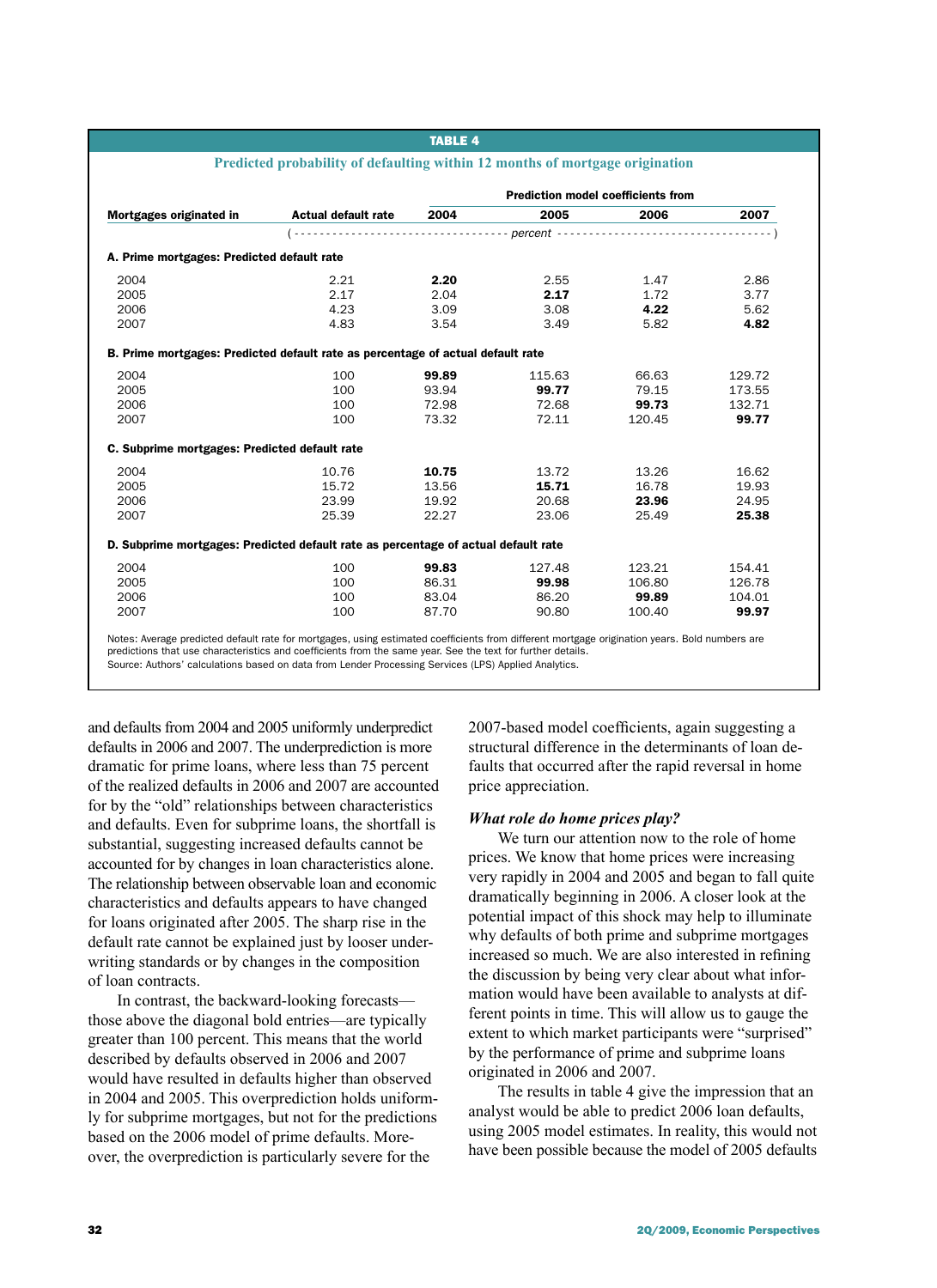|                                                      | <b>TABLE 5</b>                 |                                                                                |                                |                                                                                                                                                                                                                                                        |
|------------------------------------------------------|--------------------------------|--------------------------------------------------------------------------------|--------------------------------|--------------------------------------------------------------------------------------------------------------------------------------------------------------------------------------------------------------------------------------------------------|
|                                                      |                                |                                                                                |                                |                                                                                                                                                                                                                                                        |
| <b>Predictions</b><br>for mortgages<br>originated in | <b>Actual</b><br>default rate  | Scenario I                                                                     | <b>Scenario II</b>             | <b>Scenario III</b>                                                                                                                                                                                                                                    |
|                                                      |                                |                                                                                |                                |                                                                                                                                                                                                                                                        |
| A. Default rate forecasts for prime mortgages        |                                |                                                                                |                                |                                                                                                                                                                                                                                                        |
| 2006<br>2007                                         | 4.23<br>4.83                   | 3.09<br>3.49                                                                   | 3.03<br>3.39                   | 3.07<br>3.43                                                                                                                                                                                                                                           |
| B. Default rate forecasts for subprime mortgages     |                                |                                                                                |                                |                                                                                                                                                                                                                                                        |
| 2006<br>2007                                         | 23.99<br>25.39                 | 19.92<br>23.06                                                                 | 17.47<br>21.51                 | 20.32<br>22.18                                                                                                                                                                                                                                         |
|                                                      |                                |                                                                                |                                | All mortgages                                                                                                                                                                                                                                          |
| Scenario I                                           | <b>Scenario II</b>             |                                                                                | <b>Scenario II</b>             | <b>Scenario III</b>                                                                                                                                                                                                                                    |
|                                                      |                                |                                                                                |                                |                                                                                                                                                                                                                                                        |
|                                                      |                                |                                                                                |                                |                                                                                                                                                                                                                                                        |
| 13.44<br>9.10<br>1.94<br>$-4.19$                     | 10.63<br>14.30<br>9.57<br>2.65 | 13.99<br>9.70<br>1.52<br>$-3.94$                                               | 12.89<br>15.00<br>9.87<br>3.29 | 0.00<br>0.00<br>0.00<br>0.00                                                                                                                                                                                                                           |
|                                                      |                                | <b>Prime mortgages</b><br>C. Average HPI growth rates assumed in each scenario | future path of home prices     | Mortgage default rate forecasts under different assumptions for the<br>$(- \cdots \cdots \cdots \cdots \cdots \cdots \cdots \cdots \text{percent} \cdots \cdots \cdots \cdots \cdots \cdots \cdots \cdots)$<br><b>Subprime mortgages</b><br>Scenario I |

Source: Authors' calculations based on data from Lender Processing Services (LPS) Applied Analytics.

could only be estimated in full in December 2006 when loans made in December 2005 had been observed for a full 12 months. Moreover, some of the key variables—notably, future growth in the HPI—are not of course available at the time a loan is made. To create estimates of default predictions that take into account only the available information, we conduct a series of

experiments that are reported in table 5. In panels A and B of table 5, the first row presents predicted defaults for 2006, using coefficients from estimates of default for loans made in 2004. The information necessary to do this exercise would not have been available at the beginning of 2006. In panels A and B of table 5, the second row does the same for 2007 defaults, using coefficients from estimates of default for loans made in 2005. Each of the scenarios uses the same coefficients (2004 or 2005), but differs in assumptions about HPI growth. Scenario I assumes that the analyst can perfectly predict future home prices (this simply restates the appropriate value from table 4). Scenario II assumes that an analyst forecasts that the MSA-specific HPI growth in a given year will change by exactly as much as it did in the most recent observable 12-month period. In other words, for a particular MSA, HPI growth in 2006 will look just like it did in

2005, and this growth in 2007 will look just like it did in 2006. In scenario III, the hypothetical analyst becomes very pessimistic and assumes that house prices in 2006 and 2007 will not grow at all. Panel C of table 5 summarizes the average MSA-level HPI growth rates assumed in each scenario for prime and subprime loans.

The results for prime loans (table 5, panel A) suggest that varying assumptions about HPI growth has little effect on predicted default rates. Whether one uses past experience to extrapolate future home price growth or arbitrarily sets the growth rate to zero, the model substantially underpredicts the actual default rate. The historical experience in the prime market for loans originated in 2004 and 2005 suggested that there was essentially no relationship between home price appreciation and loan defaults. Using the experience of mortgages originated during this period together with *any* assumption about HPI growth would not have helped analysts forecast the spike in prime loan defaults. What would have been helpful would have been if an analyst could have foreseen that prime mortgages might respond to home prices the way subprime mortgages did.

Even when home price appreciation was relatively high during 2004 and 2005, default rates among subprime borrowers were quite sensitive to home prices.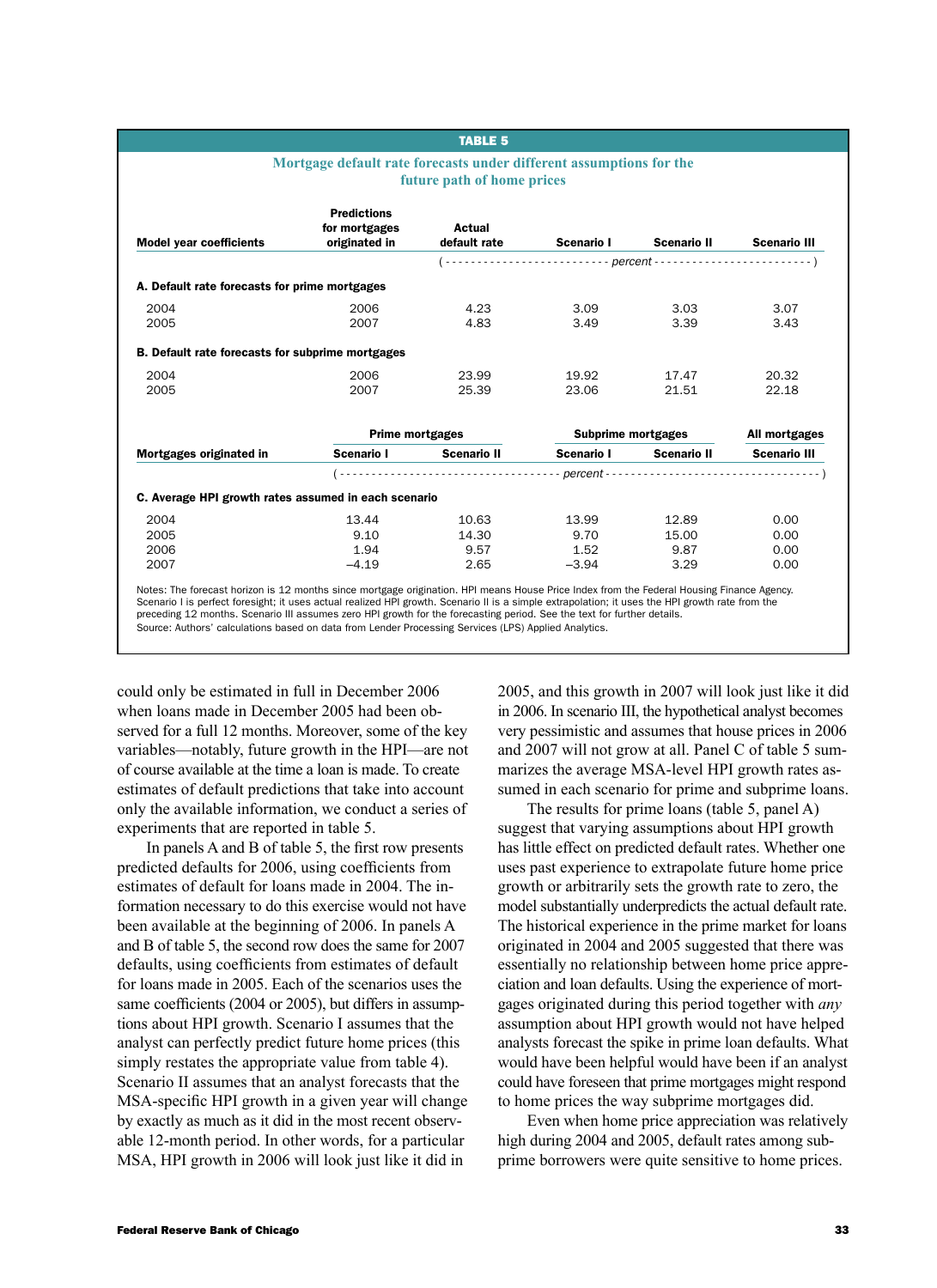Indeed, the results for the subprime loans, shown in table 5, panel B, suggest that assuming zero price growth would have gone a long way in closing the gap between forecasts based on simple extrapolation of past growth and actual defaults. This is especially true for loans originated during 2006, which proved to be the pivotal year for home prices and loan performance. For those loans, extrapolation of past trends using coefficients from estimates of default for loans made in 2004 predicted default rates of 17.5 percent. With the assumption of zero growth, the same model produced default rates of 20.3 percent, much closer to the actual rate of 24 percent. Even relying on the somewhat stale coefficient estimates, it appears to have been possible to forecast a sharp deterioration in default rates on subprime loans with fairly mild HPI growth assumptions. However, the same cannot be said for prime loans.

# Conclusion

We have analyzed the default experience of prime and subprime loans originated over the period 2004–07. Similar to other studies, we document some decline in underwriting standards during this period for both prime and subprime loans. We also find that characteristics such as the loan-to-value ratio, FICO score, and interest rate at origination are important predictors of defaults for both prime and subprime loans. However, changes in loan and borrower characteristics are not enough to have predicted the incredible increase we have seen in prime and subprime mortgage defaults. While changes in borrower and loan characteristics can get us closer to observed default rates for subprime loans than they can for prime loans, for both market segments there were other factors at work.

Home prices play a very important role in determining mortgage outcomes; this became particularly evident for subprime loans by the end of 2005. For prime loans, it is only when we analyze data through the end of 2007 (that is, evaluate the performance of loans originated in 2006) that we are able to document this sensitivity. Even very pessimistic assumptions about the future path of home prices would not have been enough to substantially improve contemporaneous forecasts of prime mortgage defaults for loans made in 2006 and 2007. In hindsight, of course, it appears self-evident that the relationships between HPI growth and defaults on prime loans might be different in periods with declining home prices. However, recognizing this in real time would not have been possible using the available data from the recent past. It could, perhaps, have been done by analyzing data that included earlier episodes of substantial regional home price declines.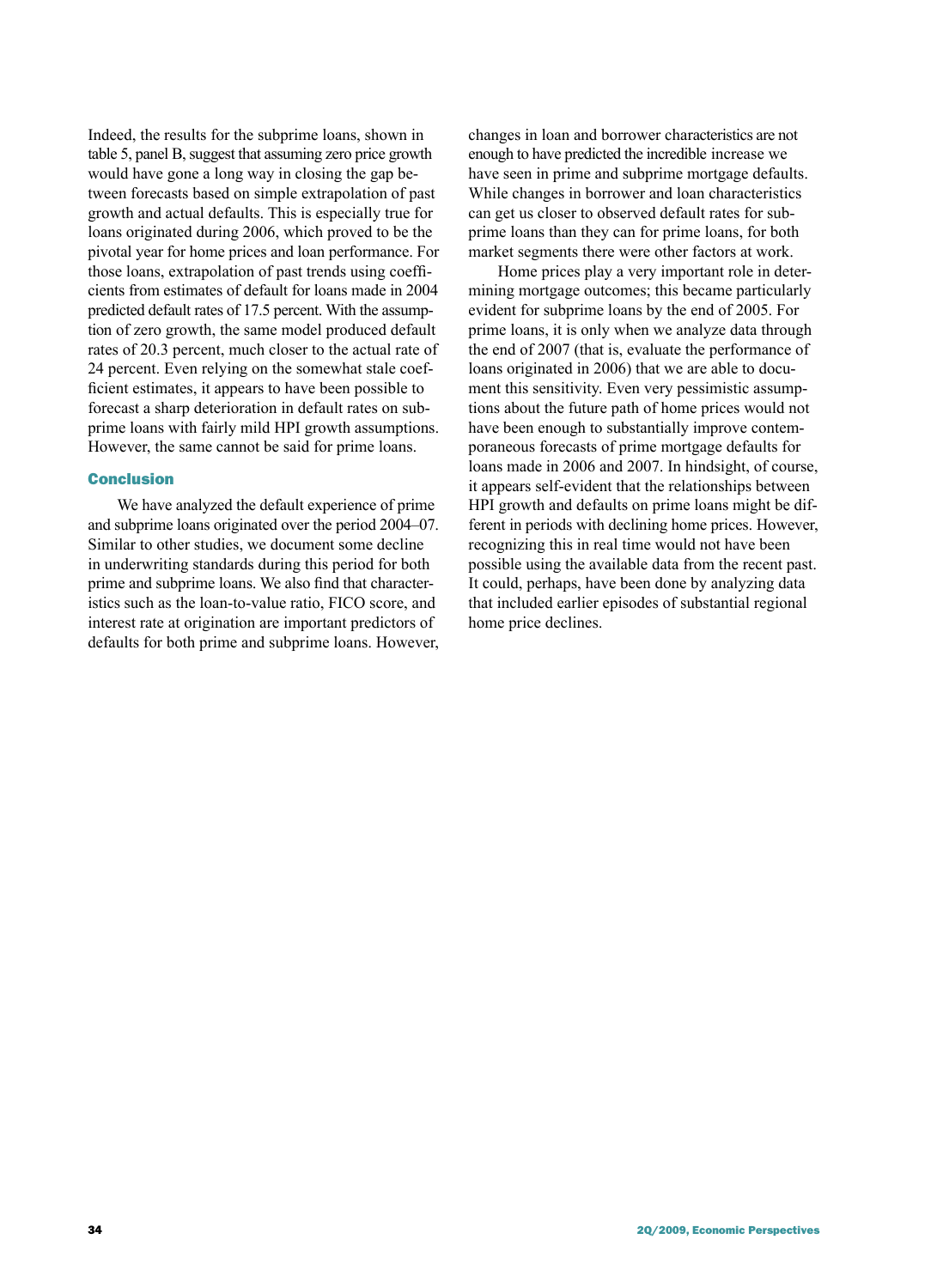# **NOTES**

1 These numbers are based on authors' calculations using data from Lender Processing Services (LPS) Applied Analytics, described in detail later in the article.

2 This figure is equal to 75 percent of total home mortgage debt outstanding of \$11,121.2 billion in the third quarter of 2008, reported in table L.2, line 11 of the Board of Governors of the Federal Reserve System's Z.1 release, dated March 12, 2009, available at www.federalreserve.gov/releases/z1/.

3 We emphasize that these are estimates of the *direct* costs from mortgage defaults, not the cost to society. These estimates use data from the Mortgage Bankers Association on the fraction of prime and subprime mortgages that are past due or in foreclosure as of the end of the third quarter of 2008. For prime mortgages, 4.34 percent are 30 days past due, 2.11 percent of prime mortgages are 60 days or more past due, and 1.58 percent are in foreclosure. For subprime mortgages, the analogous figures are 20.03 percent, 11.47 percent, and 12.55 percent. See www.mortgagebankers.org/NewsandMedia/ PressCenter/66626.htm. We assume that 70 percent of subprime mortgages that are 60 days or more past due will eventually go into foreclosure and that 40 percent of subprime loans that are 30 days past due will become seriously delinquent. For prime mortgages, we assume that 25 percent of loans that are 30 days past due become seriously delinquent and that 50 percent of seriously delinquent loans eventually foreclose. For both prime and subprime mortgages, we assume that lenders lose 50 percent of the outstanding value of the loan in foreclosure. These estimates are of course very sensitive to the assumptions. If we assume that a higher fraction of past due subprime loans eventually default compared with prime loans, the difference in the loss amounts will be larger. Note also that these estimates do not include any mark-to-market losses on securities associated with the underlying mortgages.

4 The full official name for Fannie Mae is the Federal National Mortgage Association. The full official name for Freddie Mac is the Federal Home Loan Mortgage Corporation.

5 Note that we are abstracting from the potential role of private mortgage insurers here.

6 In our pessimistic forecasts, home prices stay flat in 2006 and 2007. Although such forecasts must have looked gloomy in 2005, the actual experience for home prices turned out to be quite a bit worse, particularly in 2007.

7 The servicers included in the data set are those that participate in the HOPE NOW alliance (www.hopenow.com/members. html#mortgage). This alliance includes some of the country's largest home lenders—Bank of America, Citibank, JPMorgan Chase, and Wells Fargo.

8 Alt-A loans are a middle category of loans—riskier than prime and less risky than subprime. They are generally made to borrowers with good credit ratings, but the loans have characteristics that make them ineligible to be sold to the GSEs—for example, limited documentation of the income or assets of the borrower or higher loanto-value ratios than those specified by GSE limits.

9 Note that the HMDA data do not represent the entire universe of home mortgages originated in a given year either. The HMDA data include all mortgages originated by lenders that have a home or branch office in a metropolitan statistical area and exceed exemption thresholds

on the size and the number of home purchase or refinancing loans made in a calendar year. For depository institutions, the threshold on asset size is adjusted annually on the basis of changes in the Consumer Price Index for Urban Wage Earners and Clerical Workers (CPI-W). For 2008 loan reporting, it was set at \$39 million. Also, for depository institutions, the threshold for the number of loans is one per year. For nondepository institutions, the threshold on asset size is set at \$10 million, and the threshold for the number of loans is 100 per year. In our comparison of the LPS data with the HMDA data, we have dropped LPS loans made in zip codes outside of an MSA. However, loans made outside of an MSA may still be included in the HMDA data if the lender is based in an MSA.

<sup>10</sup>Note that these numbers include loans made outside of an MSA.

11B loans might arguably be considered near prime, but for convenience, we group both B and C loans together as subprime in this article.

12As Bajari, Chu, and Park (2008) emphasize, an important feature of the FICO score is that it measures a borrower's creditworthiness prior to taking out the mortgage. FICO scores range between 300 and 850. Typically, a FICO score above 800 is considered very good, while a score below 620 is considered poor. As reported on the Fair Isaac Corporation website (www.myfico.com), borrowers with FICO scores above 760 are able to take out 30-year fixed-rate mortgages with interest rates that are 160 basis points lower, on average, than those available for borrowers with scores in the 620–639 range.

<sup>13</sup>If we repeat the analysis using alternative outcome variables and different time periods (in default after 18 months, in foreclosure, 30 days or more past due, and so on), the results are very similar.

14As part of the Housing and Economic Recovery Act of 2008 (HERA), the Federal Housing Finance Regulatory Reform Act of 2008 established a single regulator, the FHFA, for GSEs involved in the home mortgage market, namely, Fannie Mae, Freddie Mac, and the 12 Federal Home Loan Banks. The FHFA was formed by a merger of the Office of Federal Housing Enterprise Oversight, the Federal Housing Finance Board (FHFB), and the U.S. Department of Housing and Urban Development's government-sponsored enterprise mission team (see www.fhfa.gov for additional details).

<sup>15</sup>Note that we are looking at a relatively short period, and other researchers document changes in underwriting criteria that occurred prior to 2004 (see, for example, Gerardi et al., 2008).

16Such mortgages are known as "hybrid ARMs." They are also commonly identified as "2/28" and "3/27" loans, referring to 30-year ARMs that reset after two and three years, respectively.

<sup>17</sup>The maximum dollar value for loans that can be securitized by GSEs (the conforming loan limit) is set annually by the Federal Housing Finance Agency. Prior to 2008, the conforming loan limit was set at the same level throughout most of the country. (In Alaska and Hawaii, the limit is equal to 150 percent of the limit for the other states.) The Housing and Economic Recovery Act of 2008 allowed the limit to increase to 115 percent of local median housing prices, not to exceed 150 percent of the standard loan limit of \$417,000. This provision affected a number of counties in certain high-cost areas.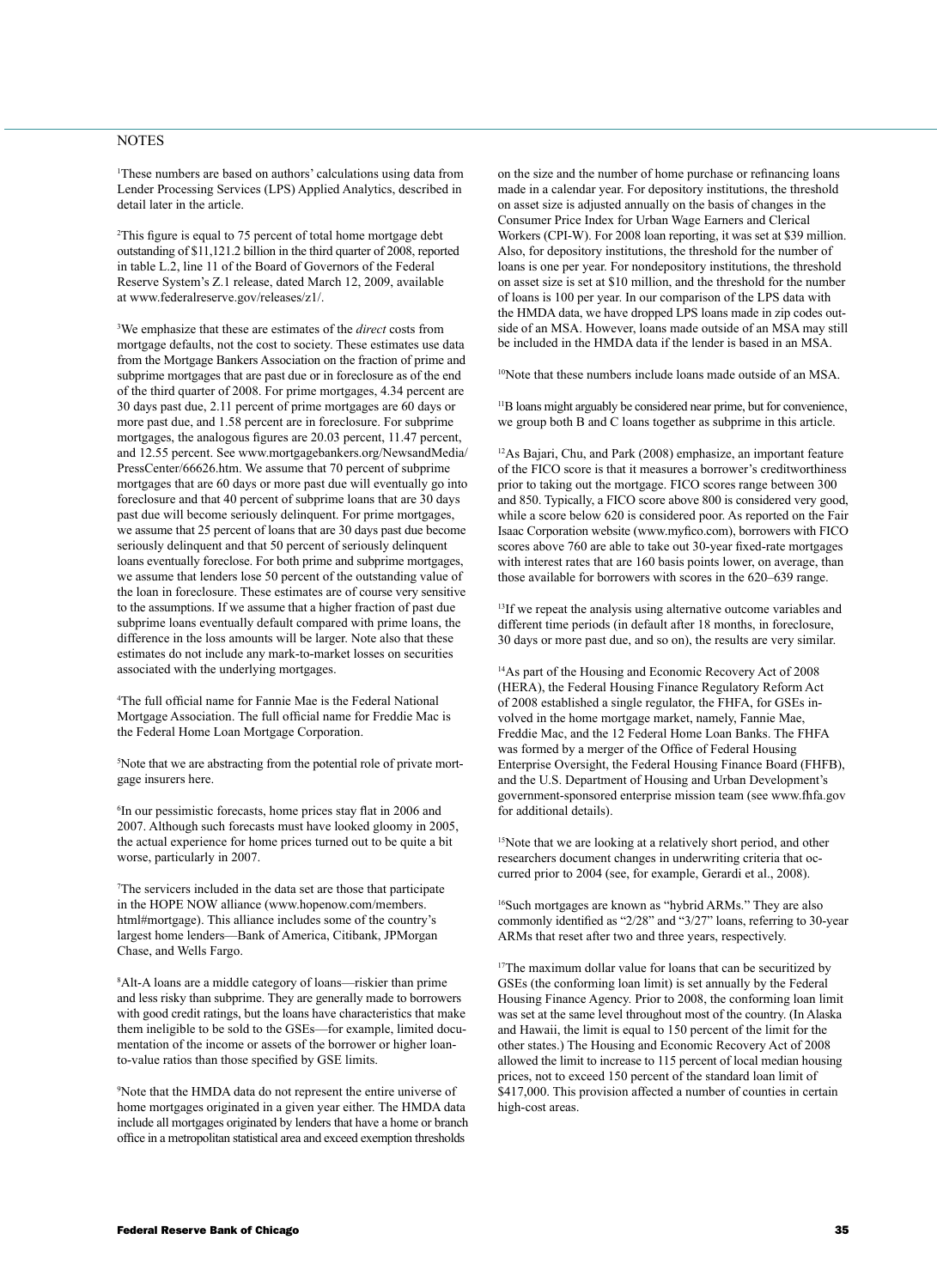<sup>18</sup>As of December 2008, the LPS data are estimated to cover about 18 percent of the total value of loans held on portfolio.

<sup>19</sup>In September 2007, when the private securitization market had all but shut down, the GSEs were encouraged by members of Congress to expand their portfolios to support the market; see the correspondence from James B. Lockhart, the director of the OFHEO, to Senator Charles E. Schumer (D-NY), at www.fhfa. gov/webfiles/2298/Schumerletter810attachment.pdf.

20Early refinancings were more common among loans originated in 2004 and 2007. Consequently, early refinancings accounted for the vast majority of loans dropped from the sample—about two-thirds of all dropped prime loans originated in 2004 and 2007 (and more than 90 percent of all dropped subprime loans). By comparison, among the loans eliminated from the sample, just over 50 percent of the prime loans originated in 2005 and 2006 (and 78 percent of the subprime loans) were dropped for this reason.

<sup>21</sup>In effect, we are taking a slice through the two panels in figure 1 (p. 19) at 12 months. An alternative modeling approach would be to estimate loan-level time to default as a function of a similar array of characteristics, using a proportional hazard model. This approach is chosen by Demyanyk and Van Hemert (2009) and Gerardi et al. (2008), among others. As there are few time-varying covariates, the results from a straightforward probit model are likely to be qualitatively similar.

 $22$ Keep in mind that, for simplicity, the analysis uses the actual interest rate at loan origination and not the difference between this rate and some reference risk-free rate.

<sup>23</sup>This exercise amounts to computing the average of marginal effects for individual loans, instead of the marginal effect at the mean, which is obtained by multiplying a hypothetical change in an explanatory variable by its regression coefficient.

<sup>24</sup>The loan margin is increased for only ARMs, since fixed-rate loans by definition have a zero margin under all circumstances. Similarly, we incremented DTI for only those loans that had nonmissing DTI values.

 $25$ As discussed earlier, this may be due to our inability to account for piggyback loans.

26Forecasts of 2007 loan defaults using 2006 model coefficients are the only exceptions.